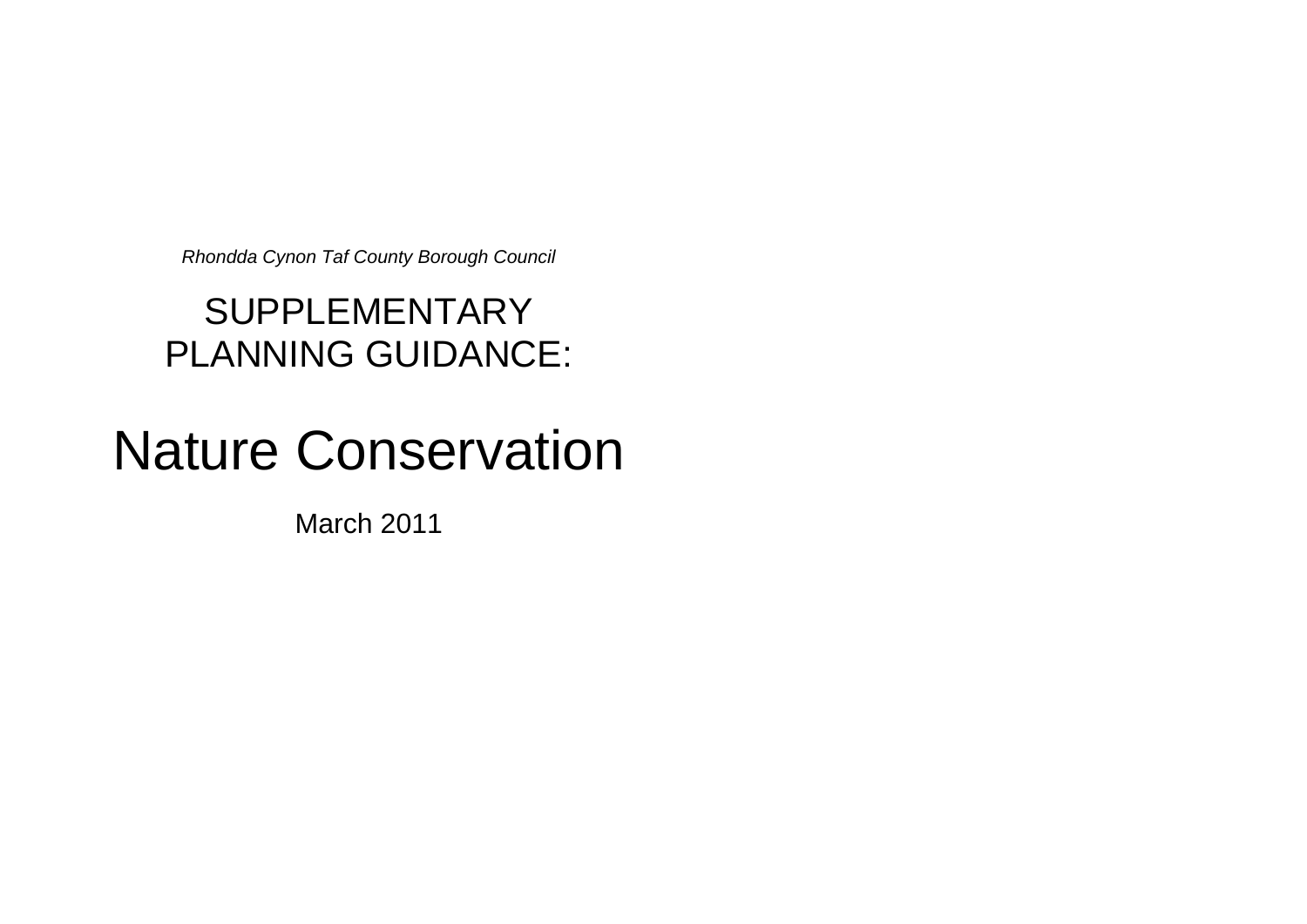# **Contents**

|                                 |                                                                                                                                                                                                                                                    | Page                          |
|---------------------------------|----------------------------------------------------------------------------------------------------------------------------------------------------------------------------------------------------------------------------------------------------|-------------------------------|
| $\mathbf 1$ .<br>2.<br>3.<br>4. | <b>Introduction</b><br><b>Policy Context</b><br><b>Issues</b><br><b>Planning Objectives and</b><br><b>Requirements</b>                                                                                                                             | 3<br>3<br>$5\phantom{1}$<br>7 |
|                                 | 4.1 General considerations<br>4.2 Specific Types of<br><b>Development Sites</b>                                                                                                                                                                    | 7<br>11                       |
| 5.<br>5.1<br>5.2<br>5.3<br>5.4  | <b>Appendices</b><br>Appendix 1 – Regionally Important Geological Sites (RIGS)<br>Appendix 2 - Sites of Importance for Nature Conservation (SINCs)<br>Appendix 3 - Sources of Guidance and Advice<br>Appendix 4 – Description of Rhondda Cynon Taf | 15<br>15<br>17<br>22<br>25    |
| 6.                              | <b>Bibliography</b>                                                                                                                                                                                                                                | 26                            |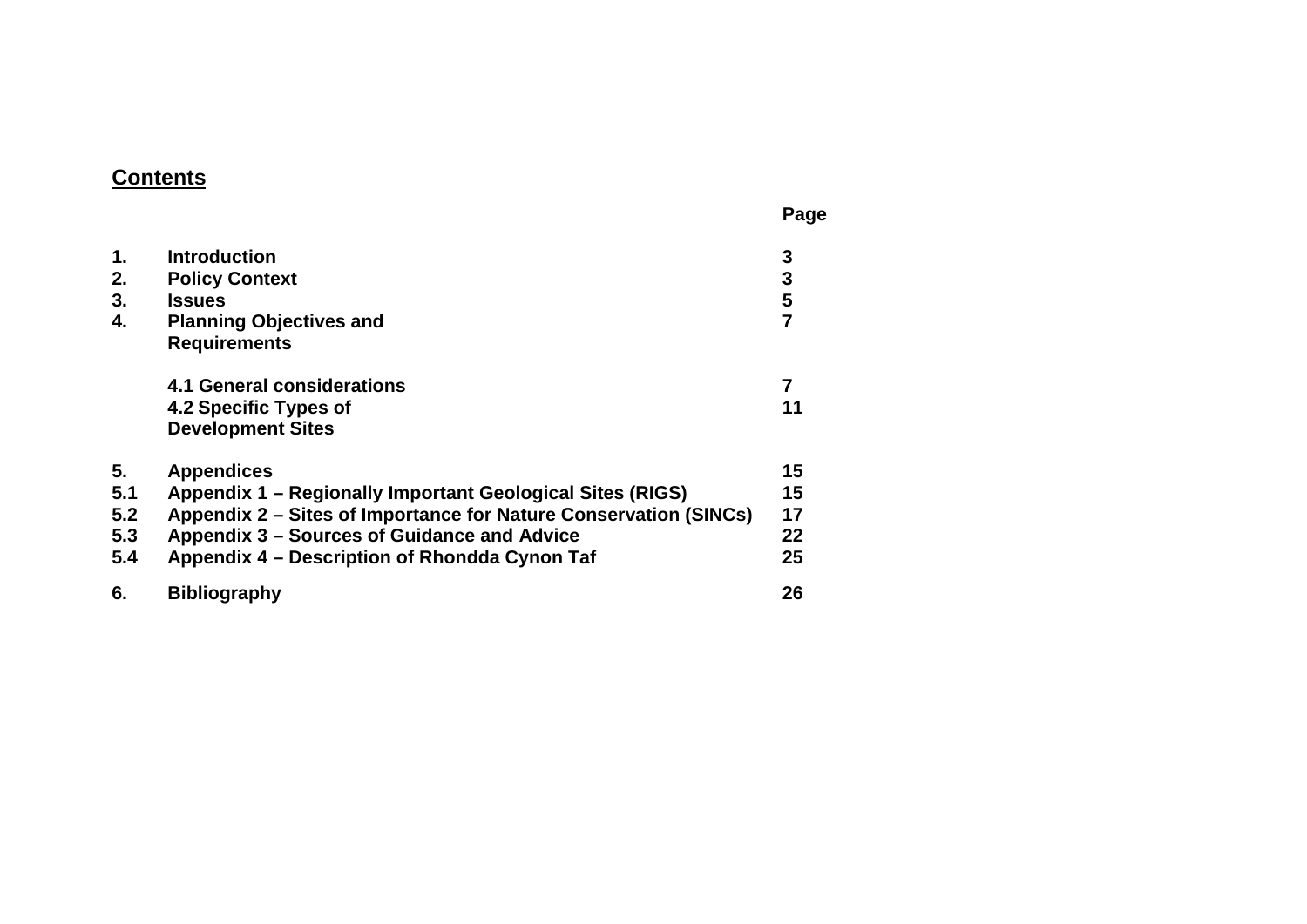### **1. Introduction**

1.1 This Supplementary Planning Guidance (SPG) for Nature Conservation has been produced in conjunction with the Rhondda Cynon Taf Local Development Plan and provides additional guidance to support the policies, allocations and constraints identified in the Plan. For the purposes of this SPG, nature conservation includes biodiversity, soil and earth science features.

1.2 Rhondda Cynon Taf is situated in the South Wales Coalfield. The earth science heritage reflects the rocks, geological processes, geomorphology and industrial history of the County. The geology, climate, soil, landscape, wildlife, land-use, history and culture of the area are closely interconnected. In common with other areas of the Valleys, the extent of semi-natural habitat is unusually high, as is the diversity of habitats. This is one of the key reasons why so much of the County Borough is of nature conservation value. There is a huge variety of original habitats in a small area, from upland crags and scree to floodplain meadows. There are important concentrations of nationally significant habitats and locally distinctive post-industrial biodiversity features. As a consequence, the County Borough supports a wide range of species.

## **2. Policy Context**

2.1 The documents listed in the bibliography have informed the Local Development Plan and this Nature Conservation Supplementary Planning Guidance. For each reference, a brief description of its relevance to Rhondda Cynon Taf or the planning process is outlined.

2.2 The Rhondda Cynon Taf Local Development Plan (LDP) sets out the policies that will be applied in Rhondda Cynon Taf. It also identifies the constraints on development and allocates sites for specific uses.

2.3 Relevant Policies in the Local Development Plan:

#### **Policy AW 8 – Protection and Enhancement of the Natural Environment**

**Rhondda Cynon Taf's distinctive natural heritage will be preserved and enhanced by protecting it from inappropriate development. Development proposals will only be permitted where:-**

**1. They would not cause harm to the features of a Site of Importance for Nature Conservation (SINC) or Regionally Important Geological Site (RIG) or other locally designated sites, unless it can be demonstrated that:-**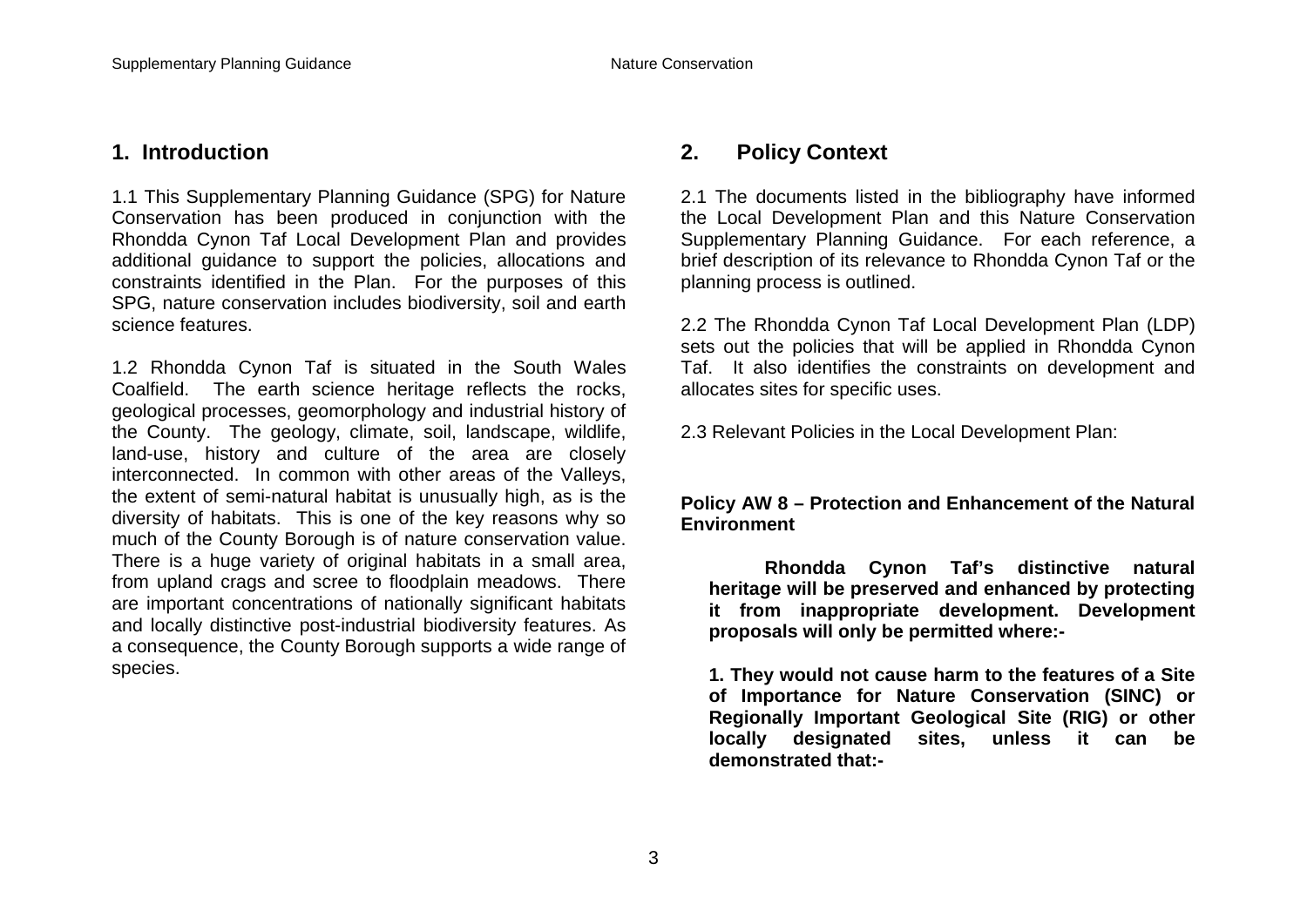- **a) The proposal is directly necessary for the positive management of the site; or**
- **b) The proposal would not unacceptably impact on the features of the site for which it has been designated; or**
- **c) The development could not reasonably be located elsewhere and the benefits of the proposed development clearly outweigh the nature conservation value of the site.**

**2. There would be no unacceptable impact upon features of importance to landscape or nature conservation, including ecological networks, the quality of natural resources such as air, water and soil, and the natural drainage of surface water.**

**All development proposals, including those in built up areas, that may affect protected and priority species will be required to demonstrate what measures are proposed for the protection and management of the species and the mitigation and compensation of potential impacts. Development proposals must be accompanied by appropriate ecological surveys and appraisals, as requested by the Council.** 

**Development proposals that contribute to the management or development of Ecological Networks will be supported.**

**Policy NSA 26 – Cynon Valley River Park**

**Development that will contribute to the achievement of the Cynon Valley River Park Strategy will be supported. This includes:**

- **1. Proposals for the protection, enhancement, enlargement, connectivity and management of important wildlife sites, species and features of nature conservation value and water quality.**
- **2. Proposals to promote public access on foot and by cycle, mitigate and adapt to climate change, encourage health and well-being and support heritage and tourism.**

2.4 The Constraints Map shows the location of the Special Areas of Conservation and Sites of Special Scientific Interest, with the Proposals Map showing the locations of the Sites of Importance for Nature Conservation, Regionally Important Geological Sites and Local Nature Reserves within the County Borough.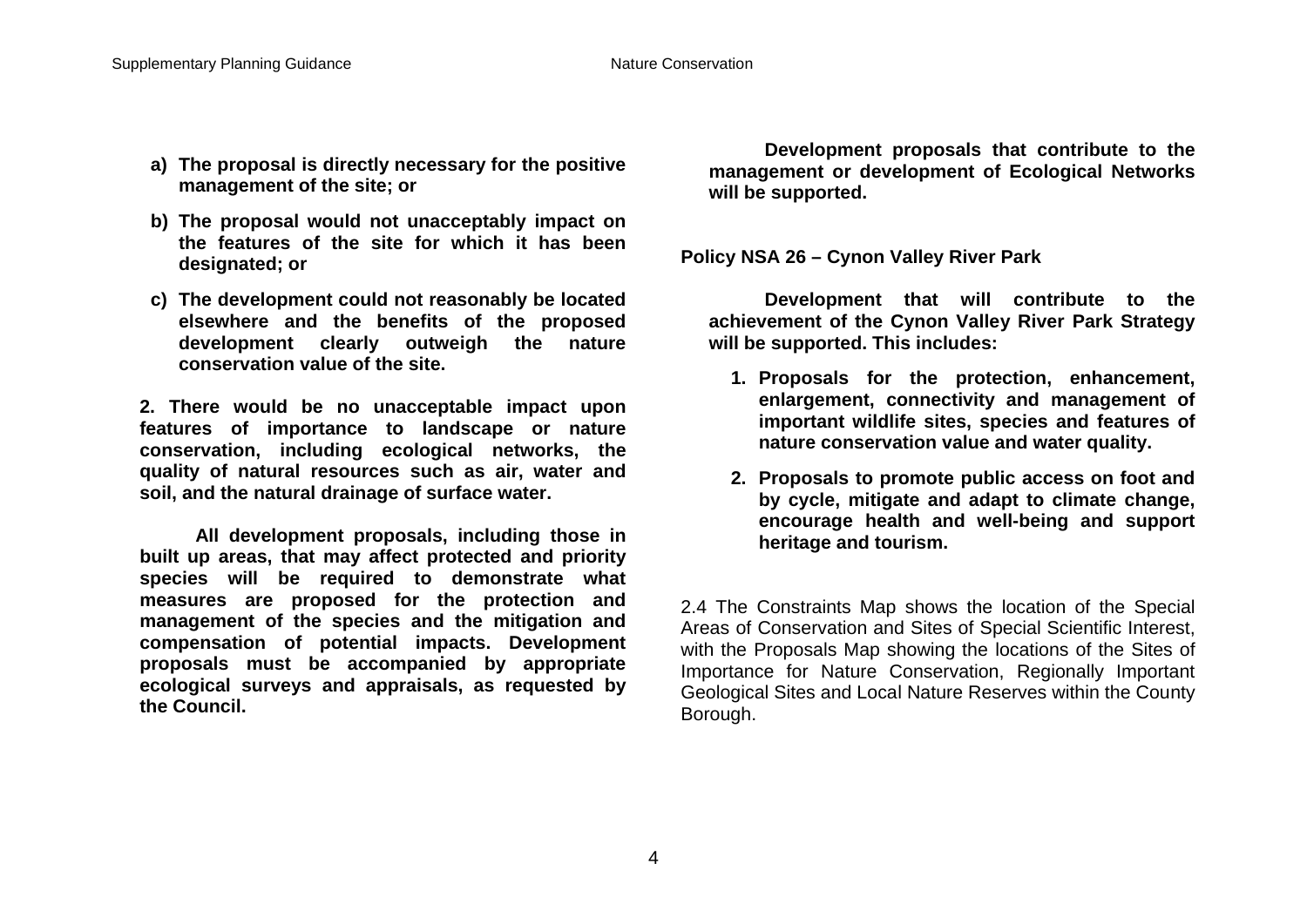#### **3. Issues**

3.1 Biodiversity is defined as 'the variety of life' and includes plants and animals (species), the places where they live (habitats) and the relationships between them (ecosystems). Planning policy aims to halt biodiversity loss, protect ecosystem services and where possible contribute to its enhancement.

3.2 Earth Science includes the underlying geology (solid rock and surface deposits) together with the natural geomorphologic processes at work in the landscape. Earth science features have developed over very long timescales and cannot be replaced. Earth science resources may also be of economic value. The objective of the planning policy is to retain the significant feature(s) of the identified sites.

3.3 The soil is the interface between earth science and biodiversity. Soils have a major biodiversity value, with at least half of all species living below ground. Soils are also significant carbon stores. The main threats to Welsh soils are from climate change and the decline in organic matter, from soil sealing (for example by buildings and roads), from contamination (including acidification and eutrophication), soil erosion, and degradation of soil structure and soil loss to extraction.

3.4 Ecosystem services are those services provided by the natural environment that benefit people (Defra 2007). Some, such as food, fibre and fuel provision, recreation and appreciation of nature, are well known. Other services such as climate regulation, purification of air and water, flood protection, soil formation and nutrient cycling receive less recognition but directly and indirectly affect human well-being.

3.5 Section 40(1) of Natural Environment and Rural Communities Act 2006 (NERC) places a duty on every public authority, in exercising its functions, to "have regard, so far as is consistent with the proper exercise of those functions, to the purpose of conserving biodiversity." This guidance sets out the manner in which the Local Planning Authority will comply with this duty.

3.6 Protected sites include Special Areas of Conservation, designated by the Welsh Assembly Government, Sites of Special Scientific Interest, designated by the Countryside Council for Wales, and Sites of Importance for Nature Conservation (SINC) and Regionally Important Geological Sites (RIGS) designated as part of the Local Development Plan.

3.6.1 RIGS have been designated on the basis of an Earth Science Audit. For each site the primary and secondary features of importance have been identified. The Earth Science Audit and the RIGS descriptions are published separately. Further information is provided in Appendix 1.

3.6.2 SINC have been designated on the basis of specific criteria for the Mid Valleys area of South Wales. For each site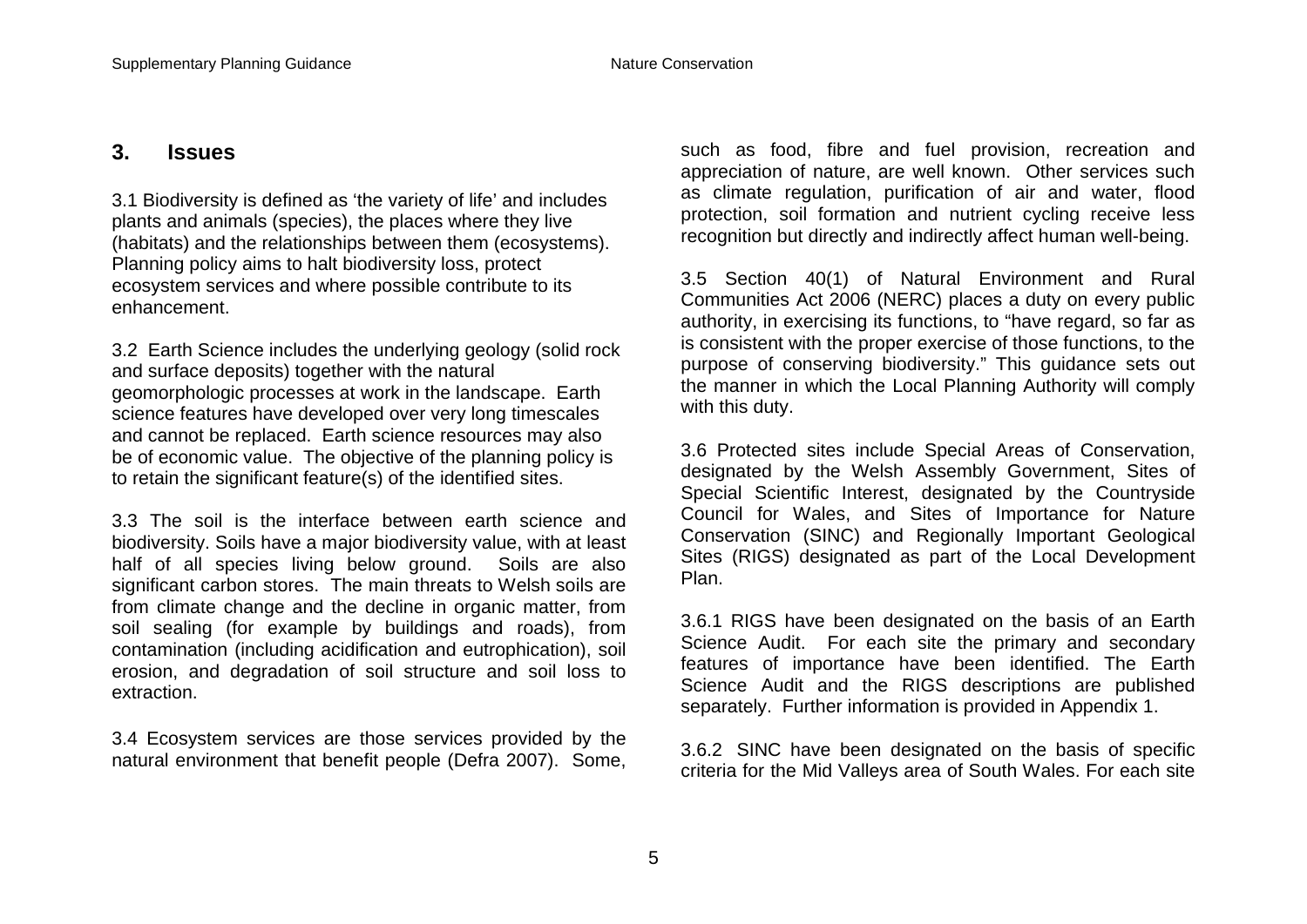the primary and secondary features of importance are identified. The Mid Valleys Criteria and the SINC descriptions are published separately. Further information is provided in Appendix 2.

3.6.3 The Local Nature Reserves (LNR) are owned or managed for nature conservation by Rhondda Cynon Taf County Borough Council. Wildlife Trust Reserves (WTR) in Rhondda Cynon Taf are owned or leased by the Trust. All the LNR and WTR fall within Sites of Importance for Nature Conservation.

3.7 Ecological Connectivity and habitat fragmentation are important wildlife conservation issues. Small, isolated populations of species are far more vulnerable to extinction than populations that can disperse and interbreed with other populations. The effects of climate change are likely to increase local extinctions among small isolated populations. It is therefore important to maintain and enhance ecological networks of semi-natural habitats that have a high degree of connectivity. The Habitat Regulations (37) require planning policies which conserve features of the landscape that are of major importance for wild flora and fauna, including those linear features that are essential for the migration, dispersal and genetic exchange of wild species.

3.8 The management of land has important nature conservation implications, and in a planning context, this is also recognised by the Habitats Regulations.

3.9 The presence (or likely presence) of a protected species is a material planning consideration and developers must consider this prior to submitting a planning application.

3.9.1 European protected species are protected under the Conservation (Natural Habitats, etc.) Regulations 1994 (Referred to in the UK as the Habitat Regulations) Schedules 2 and 4 list the protected species.

3.9.2 Bats are unusual compared to other protected species as it is extremely difficult to predict where they may be roosting and foraging. Guidance on bats and the planning process is currently being produced for use by Local Planning Authorities in Wales.

3.9.3 UK protected species are protected under the Wildlife and Countryside Act 1981 as amended by the Countryside and Rights of Way Act 2000 (CROW). Protected species are listed under Schedules 1 (Birds), 5 (Animals) and 8 (Plants).

3.9.4 Badgers and their setts are protected under the 1992 Protection of Badgers Act.

3.9.5 All wild birds (with certain exceptions) are given basic protection from intentional killing or injuring, and damage or destruction of a nest whilst it is in use or being built. Certain birds are given additional protection.

3.10 Habitats and Species; The Welsh Assembly Government has published a list of habitats and species of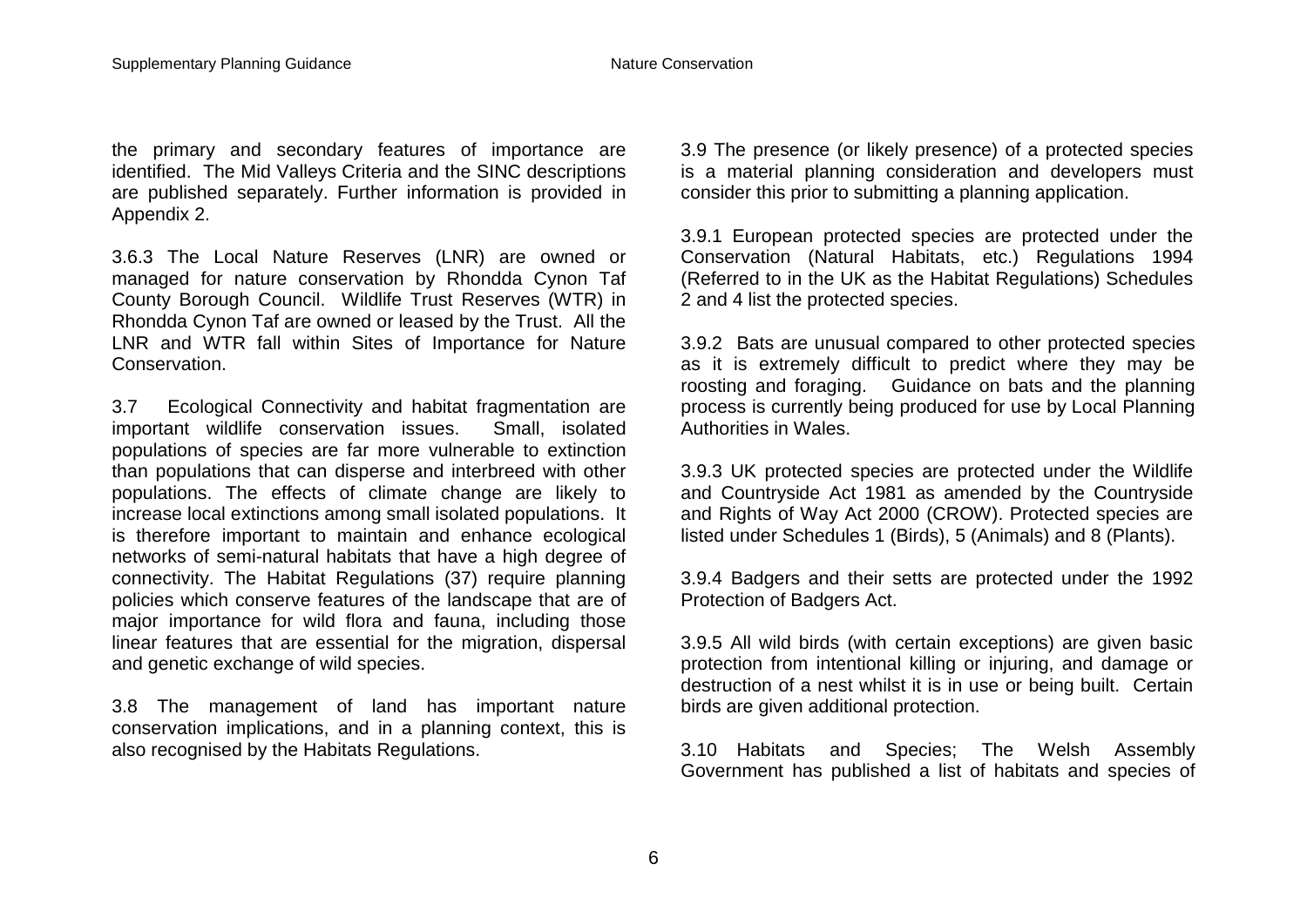principal importance in Wales, as required under s.42 of the Countryside and Rights of Way Act 2000. The presence of these habitats and species is a material consideration and has informed the SINC criteria.

3.10.1 Action for Nature: the Local Biodiversity Action Plan for Rhondda Cynon Taf sets out a programme of action for a range of partners to conserve and enhance the biodiversity of Rhondda Cynon Taf. The LBAP lists the habitats and species of particular importance in Rhondda Cynon Taf and these have informed the SINC criteria.

3.10.2 Trees, woodlands and hedges are among the habitats of importance for wildlife but, additionally, may be protected by Tree Preservation Orders (TPOs), the Hedgerow Regulations and felling license requirements. TPOs and the Hedgerow Regulations provide protection for specific trees, woodlands and specific types of hedgerow and are a material consideration in planning decisions. Felling licences are required (from the Forestry Commission Wales) for the removal of trees totalling above  $2m<sup>3</sup>$  in volume (for sale) or  $5m<sup>3</sup>$  in other circumstances (per calendar quarter).

3.11 River corridors are an important component of the natural environment in the County Borough. All major rivers qualify as SINC habitat and many support protected species. River corridors provide connectivity through urban and rural areas. The Water Framework Directive requires that all rivers achieve and maintain good ecological status. Development proposals likely to affect river corridor habitat, protected species or water quality should have regard for these issues.

# **4. Planning Objectives and Requirements**

#### *4.1 General Considerations*

4.1.1 As a general principle, the Council will expect the developer to provide sufficient information to inform a decision about the nature conservation value of the site. Because of the extent of semi-natural habitat in the County Borough, there are few development sites where nature conservation is not a relevant issue. Even within the built up area, bats and nesting birds will need to be considered.

4.1.2 It is therefore recommended that nature conservation issues are considered as early as possible within the scoping and design of development proposals and that early consultation is undertaken with the Council to ensure that relevant information is supplied at the outset and delays avoided.

4.1.3 Information supplied to the Local Planning Authority, as part of a planning application, will normally be available for the public to view on the application file. Developers will be expected to provide the ecological information, submitted in support of their application, to the South East Wales Biodiversity Record Centre.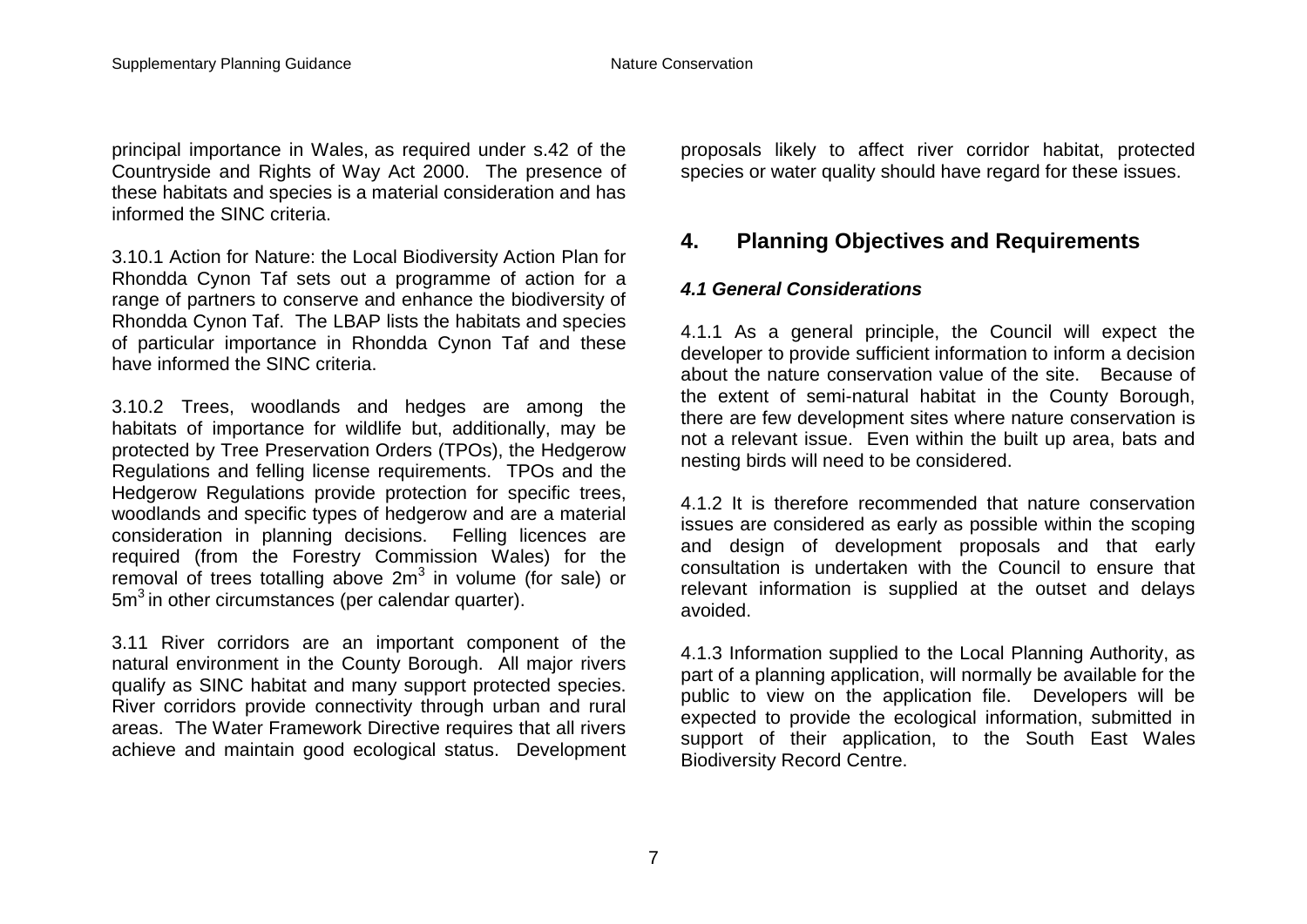4.1.4 The following are material considerations to be addressed as part of a planning application;

4.1.4.1 Development should not lead to the net loss of biodiversity, should protect ecosystem services and, where possible, contribute to biodiversity enhancement, in accordance with the policy principles in LDP policy AW 8.

4.1.4.2 The significant features of European and nationally designated sites, SINCs and RIGS should be protected. Applicants will be expected to show how the features for which the site is designated are to be protected, and where possible, enhanced.

4.1.4.3 Where European sites may be affected by development, assessments of likely significant effects and, where necessary, appropriate assessment should be made.

4.1.4.4 Development should be carried out in a way that conserves features of the landscape that are of major importance for wild flora and fauna, including those linear features that are essential for the migration, dispersal and genetic exchange of wild species.

4.1.4.5 Ecological connectivity between habitat patches is generally good in Rhondda Cynon Taf and the impact of development on this connectivity will be a material consideration. Development that reduces connectivity between habitats will not normally be favoured, however there

may be opportunities for development to contribute to ecological connectivity. Planning decisions will be informed by research work being undertaken at the local, regional and Wales level with regard to ecological connectivity.

4.1.4.6 The presence of a protected or priority habitat or species is a material consideration and must be addressed by the application.

4.1.5 The following paragraphs are relevant to the consideration of applications with nature conservation implications.

4.1.5.1 Pre-application enquiries are welcomed, to identify whether the application is likely to affect a designated site or important species and to identify any opportunities for enhancement. This initial scoping will identify that either:

- i) there is no requirement for detailed ecological assessment or mitigation, or
- ii) a SEWBREC search for statutory protected species is required and/ or
- iii) a detailed ecological survey and assessment will be required or
- iv) there is sufficient ecological information to recommend refusal on nature conservation grounds.

4.1.5.2 The level and detail of the necessary ecological survey and assessment must be specific to each planning application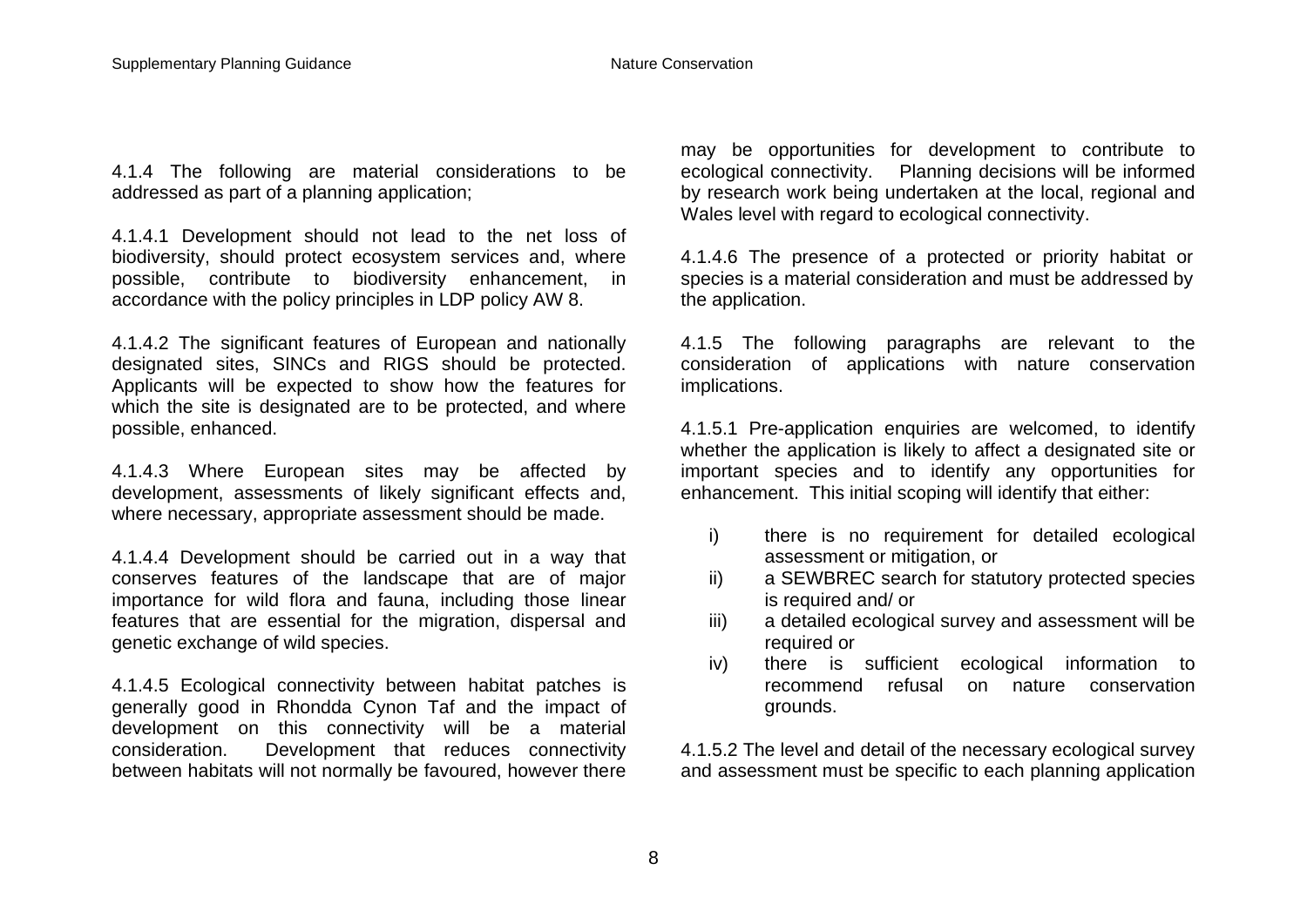and should be undertaken by a suitably qualified ecological consultant at the appropriate time of year. To determine the requirements, the Local Planning Authority may consult with statutory consultees. An iterative approach to survey assessment is generally advocated, with baseline assessments advising the requirement for, and extent of, more detailed follow-up survey work where necessary.

4.1.5.3 In many cases ecological concerns will be restricted to one species or feature. For example building demolitions may often only require bat and bird surveys. In other cases a baseline ecological assessment (using standard Phase I Habitat Survey methodology) may be sufficient in order to assess habitat features and to identify the potential for statutory protected species. In other cases a detailed suite of surveys may be required, which could include habitat assessment to Phase II standards, and/or detailed audits of lower and higher plants, invertebrates, amphibians, reptiles, fish, birds and mammals.

4.1.5.4. Ecological survey reports must also include an appraisal of the significance of features and species within the application site, the impacts and implications of the proposed development on those features and the extent of mitigation, and enhancement measures, which the application will provide.

4.1.5.5 Where a planning application affects trees, woodlands or hedges on or adjacent to the development site, applicants will be expected to provide information about these and the impact of their proposals on them, both in respect of their nature conservation and amenity value. Where important features are affected, the Council will require a tree report as specified in the British Standards Institutes, BS 5837: Trees in relation to construction.

4.1.5.6 This report should be based on a survey by an appropriately qualified aboriculturalist, categorise the trees and set out the arboricultural implications of the proposed development. For trees etc. that are to be retained, or areas to be planted, an Arboricultural Method Statement and a Tree Protection Plan should be provided and Construction Exclusion Zones identified on the site layout plan. Any specified works to trees etc. should conform to BS 3998: Recommendations for Tree work.

4.1.6 Where a European Protected Species is likely to be affected by a planning application, the following three tests will be applied:

- i) there is 'no satisfactory alternative',
- ii) it is 'not detrimental to the maintenance of the populations of the species concerned at favourable conservation status in their natural range' and
- iii) it is 'in the interests of public health and public safety, or for other imperative reasons of overriding public interest, including those of a social or economic nature and beneficial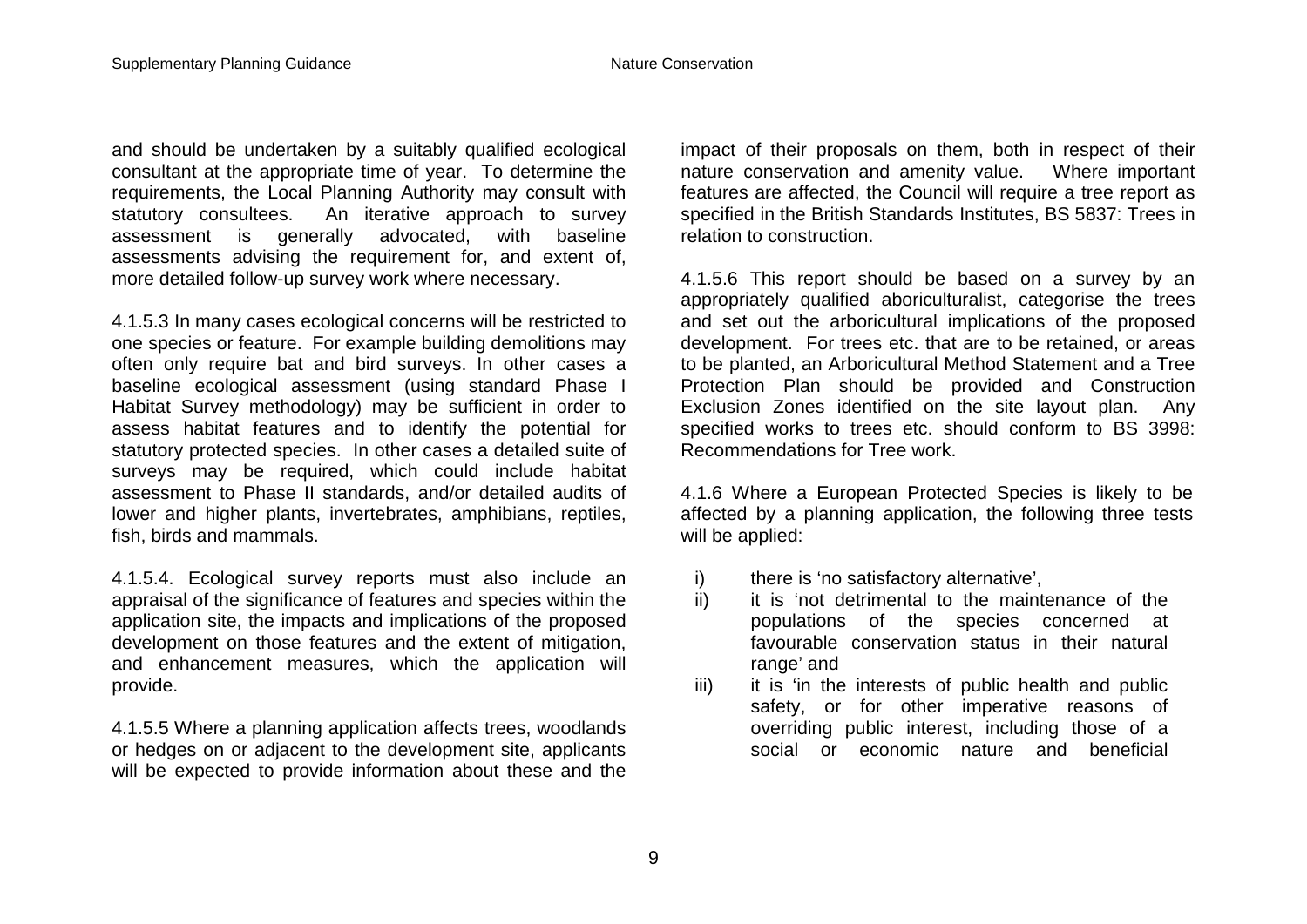consequences of primary importance for the environment'.

4.1.6.1 To apply these tests, suitable survey and assessment information is required before the application is determined, where an application site is considered to have potential to support a European Protected Species.

4.1.6.2 Where a European Protected Species is likely to be affected, a licence is normally required from the Welsh Assembly Government under the Habitats Regulations, and a condition will be added to any grant of planning permission to produce details of this licence prior to starting works.

4.1.6.3 Following receipt of the survey and assessment this will be subject to internal and statutory consultation to assess whether:

- i) sufficient nature conservation assessment has been undertaken and whether a sufficient resolution of issues has been made. If this is the case, the consultation will identify whether the planning application is either:
	- a. acceptable under adopted planning policy, and can proceed or ;
	- b. unacceptable, leading to a policy objection.
- ii) insufficient nature conservation assessment has been undertaken and further survey and clarification

is required. The planning application may be recommended for refusal due to a lack of information.

4.1.7 Mitigation measures are those measures required to reduce to an acceptable level the impacts and implications of development on features, habitats or species of importance. Compensation measures are designed to offset any impacts that cannot be avoided or mitigated. In certain circumstances, proposed mitigation and / or compensation may result in the development being considered acceptable. The extent of mitigation and compensation required will be specific to the proposal, but could include the retention and long-term management of habitats and the provision of species-specific measures. The planning proposal may also be able to provide enhancement measures to actively benefit nature conservation. This could include positive management of, or providing connections to, adjacent habitats.

4.1.8 Planning conditions and / or planning obligations will be used to ensure that the proposed measures are undertaken. Planning obligations will be used where measures require long-term application (over five years), where monitoring will extend over a prolonged period, or the Council or a third party, takes on the management of an area with commuted management sums.

4.1.8.1 Similarly, where development proposals include areas of informal open space, water and landscape features, retained or planted trees, nature conservation areas or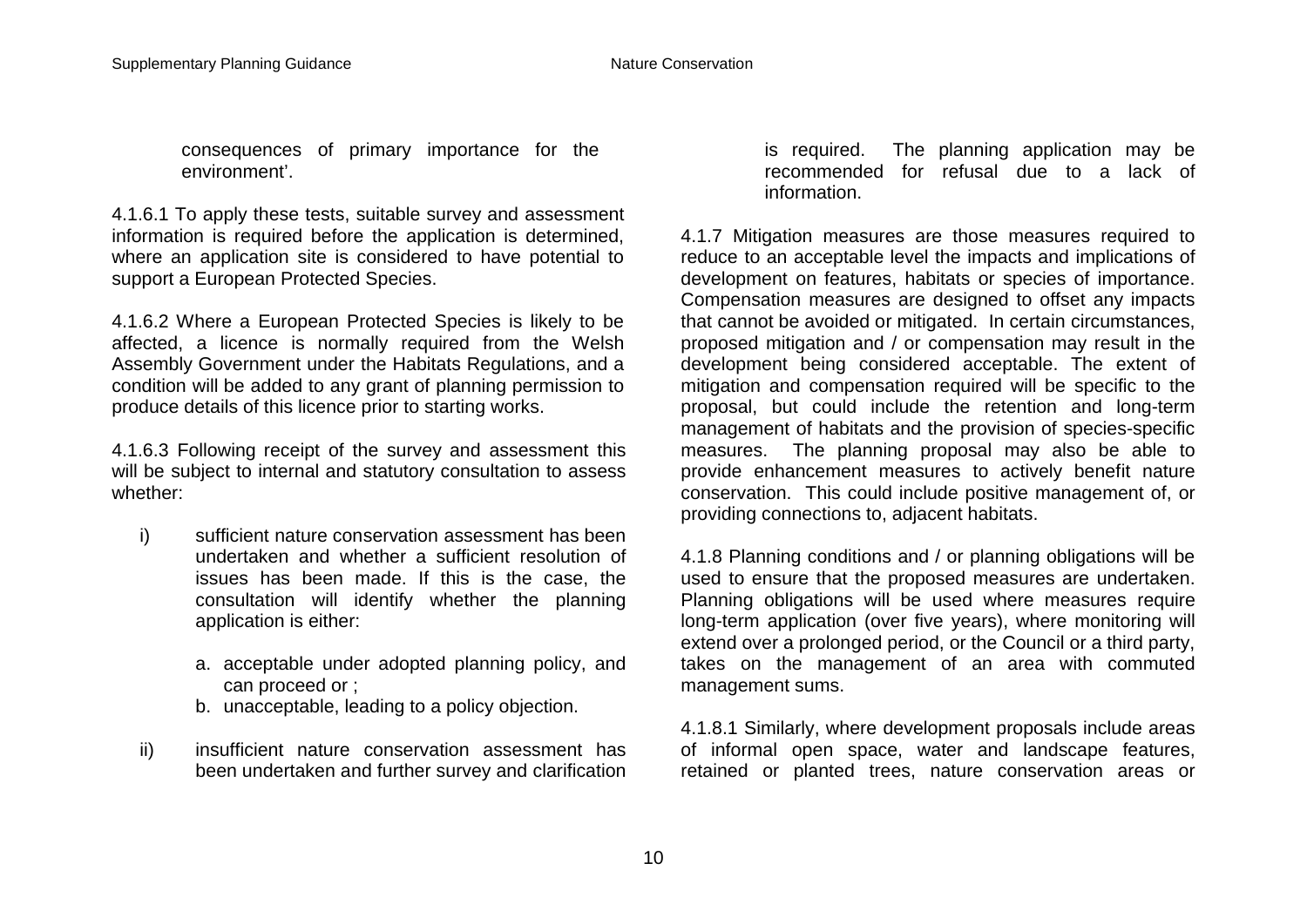features, planning conditions and or planning obligations will be sought where appropriate to ensure that the land or feature is appropriately managed.

#### **4.2 Specific Types of Developments / Sites**

4.2.1. In addition to the general considerations outlined above, the following paragraphs provide guidance on specific types of developments/ sites. These are not exhaustive.

4.2.2 The design of household extensions can have implications for nature conservation, typically in relation to bats or nesting birds. Where an extension will affect a large tree, an existing roof, or involves demolition of a building or structure, the applicant should seek advice from the Council prior to submitting an application. Opportunities to achieve a net benefit for biodiversity, for example through the provision of nesting or roosting boxes, will be encouraged.

4.2.3 Buildings can be of particular importance as nesting or roosting places for birds or bats. This is true of rural buildings such as barns and urban buildings such as schools, chapels and housing. The conversion of older buildings should provide opportunities to build replacement or new features into developments.

4.2.4 In respect of larger development sites, the Supplementary Planning Guidance on Design and Place Making identifies the need to integrate nature conservation concerns into the design of new developments from the outset. This will enable areas of high nature conservation value to be avoided and positive contributions to nature conservation to be identified.

4.2.5 The holistic consideration of landscaping, sustainable urban drainage, active travel, informal and formal open space and nature conservation should be a key element of place making.

4.2.6 All larger developments should consider opportunities to achieve net benefit for biodiversity within their design. These should include, where appropriate, the use of up to date best practice, such as:

- the use of technologies, such as green / brown roofs;
- the inclusion of planting and landscaping schemes that benefit wildlife;
- siting of development to exclude areas of biodiversity interest;
- enhancement, creation or restoration of locally distinctive natural habitats;
- enhancement measures for species including the provision of artificial nesting sites / roosting sites / hibernacula;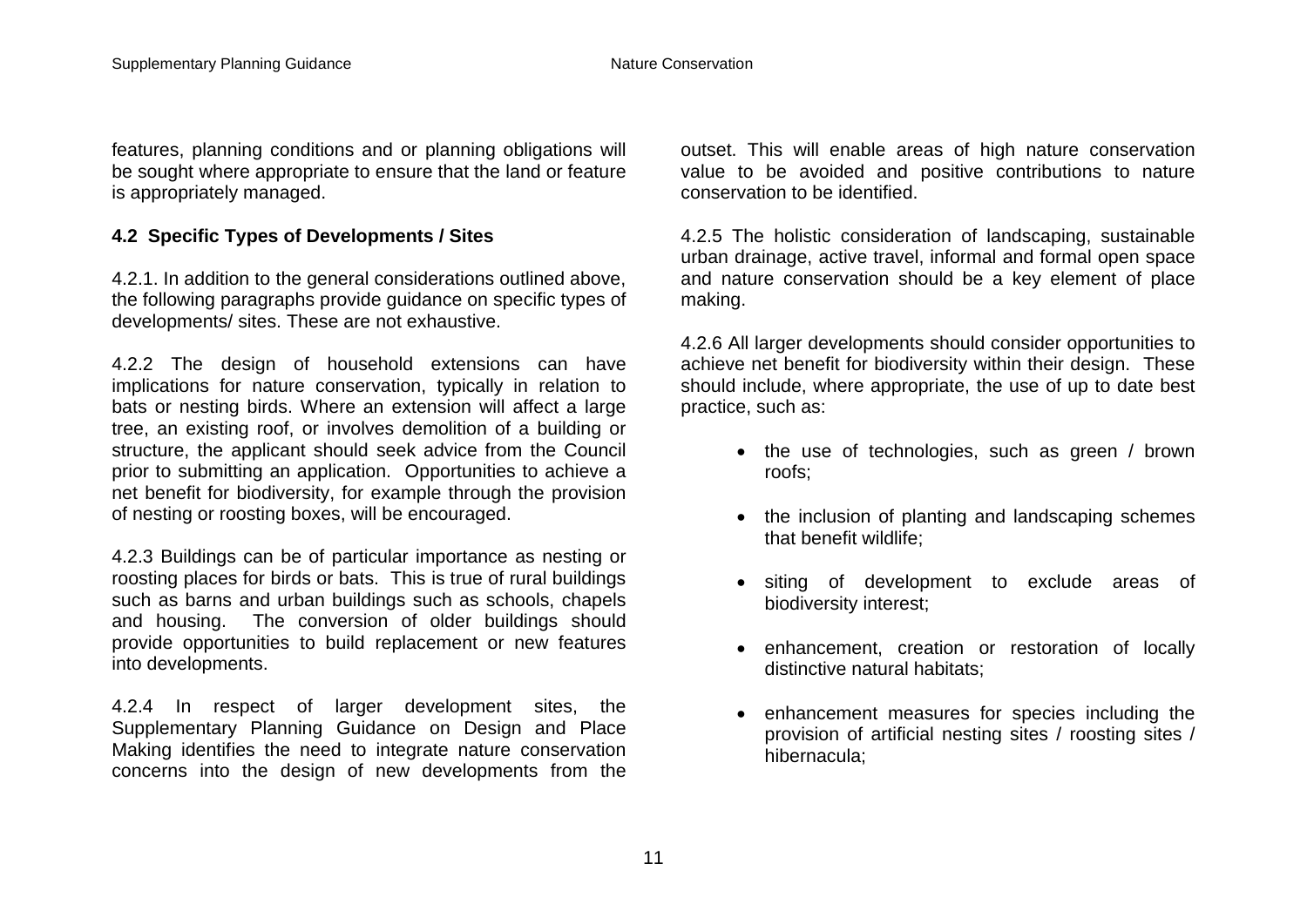- Sustainable management.
- Sustainable urban drainage systems
- Ecological connectivity.

4.2.7 The development of each strategic site should aim to achieve no net loss of biodiversity. However, it is recognised that because of the strategic importance of these sites this objective cannot always be achieved. Where a loss of biodiversity cannot be avoided, the Council require a comprehensive management, mitigation and compensation package. This will require the integration of nature conservation considerations from the outset. Sufficient survey and assessment work will need to be undertaken at each stage to establish the extent of the existing nature conservation interest, the areas that should be protected and areas where enhancement can be achieved.

4.2.8 Where schemes are required to reach a minimum of Level 3 of the Code for Sustainable Homes/ or BREEAM "Very Good" standard for commercial development, schools, etc, the ecology requirements of these standards should be considered in light of this SPG. Developers should discuss this element of the proposals with the Council's Ecologist at an early stage.

4.2.9 Roads should be designed to minimise negative impact on the natural environment and opportunities for biodiversity enhancement should be pursued where possible. Again, the holistic consideration of landscaping, active travel, informal and formal open space and nature conservation is encouraged. The route and design should seek to minimise habitat damage (including the effects of lighting, noise, pollution, drainage and habitat fragmentation) and mitigate impacts and compensate for residual habitat loss. Where protected species are likely to be present, special measures will be required (for example newt gully pots, dormouse crossings, dark corridors).

4.2.9.1 Where geological exposures are created by highway works, consideration should be given to protecting these exposures for geological study and conservation. Geo-netting should not be undertaken without prior consultation with the Countryside Council for Wales.

4.2.9.2 The landscaping of highways provides opportunities for mitigation and enhancement measures. Linear corridors can contribute to ecological connectivity between habitat patches in both urban and rural areas. In general, native grassland should be encouraged and tree or hedge planting with indigenous species of local provenance will be expected. Exotic planting, soil enrichment, imported seed mixes and high maintenance specifications should be restricted to high profile urban locations.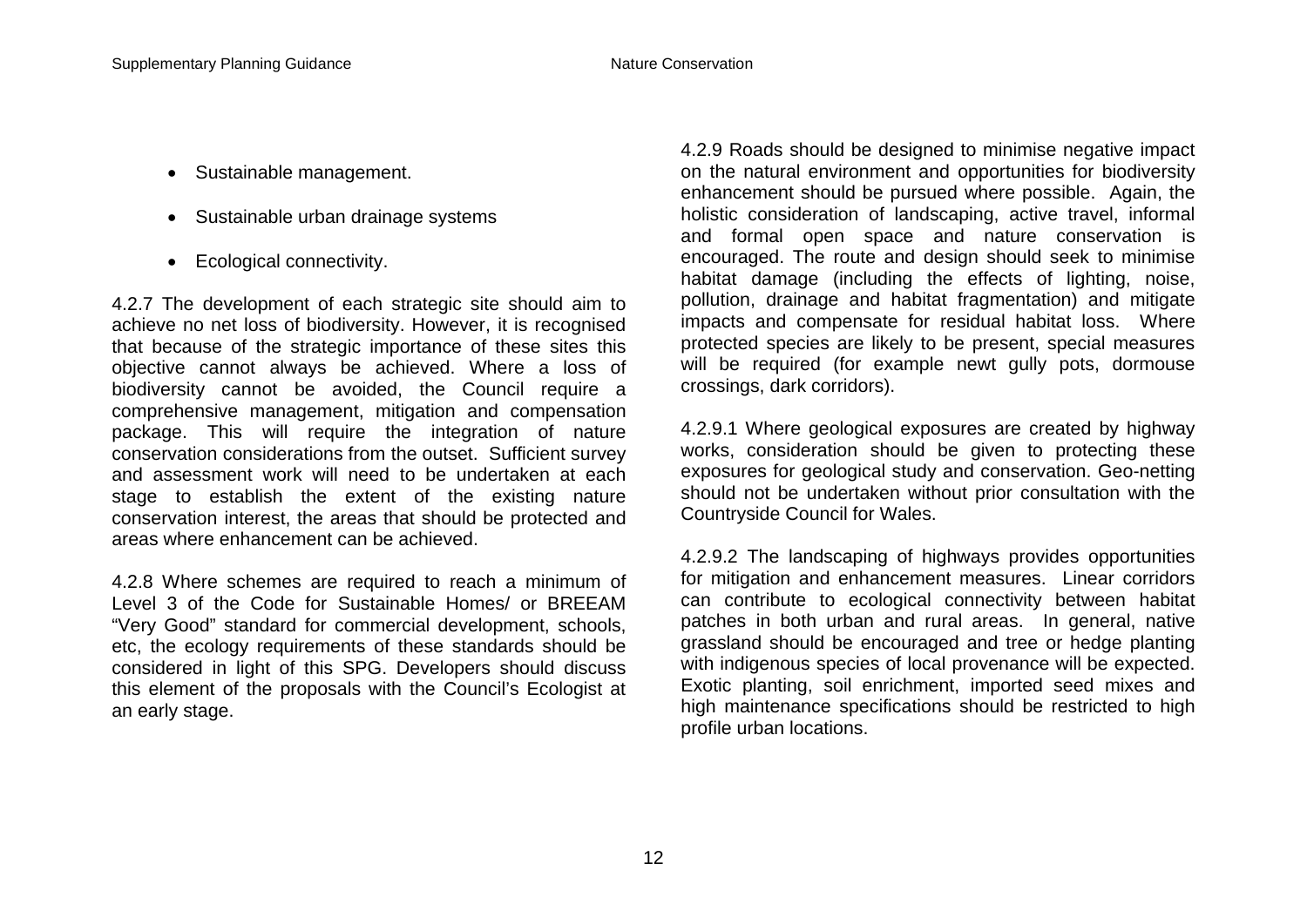4.2.9.3 Where any development requires the creation or upgrading of a highway or access, the nature conservation implications of this should be addressed.

4.2.10 Renewable energy proposals that will cause significant damage to existing carbon/methane stores, such as ancient woodland or deep peat deposits, should be assessed for their net greenhouse gas emissions. This should be undertaken using national and international guidance and best practice relating to carbon budgets

4.2.11 The design of wind farms on the upland afforested plateau must address the impact on the deep peat soils and hydrology, of the individual turbines, the access and the power line infrastructure. Developers will be expected to survey, to map the extent of the habitat and features present on the site and in the surrounding area. The assessment should include the alternative designs or locations considered; how adverse effects will be avoided wherever possible; how unavoidable impacts will be reduced and mitigated; and how impacts, that cannot be avoided or mitigated, will be compensated. Proposals for the long-term management of habitat and monitoring of impacts will be required. Major wind farms may also have significant impacts on bird and bat populations and the developer should indicate how these impacts have been avoided, minimised or compensated for. However, it should be considered that large windfarm projects will be subject to the requirements of the Environmental Impact Assessment Regulations. The issues set out in this SPG should therefore not result in a duplication of the scoping

requirements for the environmental statement of the EIA process.

4.2.11.1 Small scale and domestic wind turbines may also have impacts on birds and bats, which should be considered in the design and location of the turbine.

4.2.12 Biomass energy proposals should also be assessed for their net carbon savings contribution. Energy crops that are dependent on high levels of manufactured fertiliser input or high transport energy demands are unlikely to lead to reduced carbon emissions. Displacement of local food production on better quality agricultural land will not be encouraged, although agricultural waste (e.g. straw) may provide feedstock for small scale biomass developments.

4.2.13 The Environmental Impact Assessment Regulations (semi-natural areas and uncultivated land) will apply if seminatural or uncultivated land is brought into production. Biomass proposals should avoid areas of high nature conservation value.

4.2.14 Hydroelectric power schemes should be designed to minimise their impact on the river environment and in particular on otters and migratory fish. The EAW may be consulted by the Council with regard to nature conservation impacts.

4.2.15 Small scale solar, photovoltaic and geothermal energy proposals are unlikely to have major nature conservation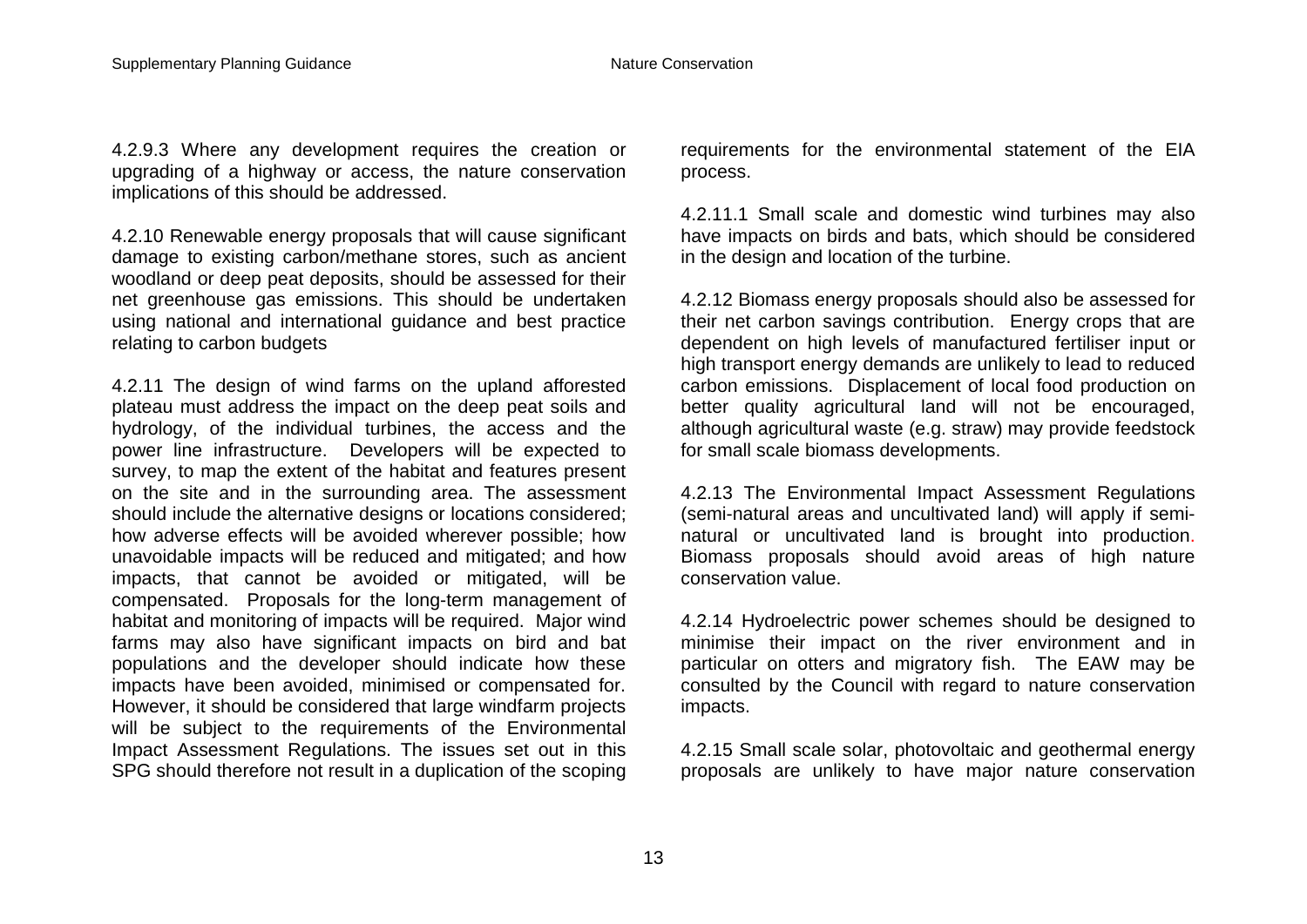implications. However, where bats are likely to be present, further advice should be sought.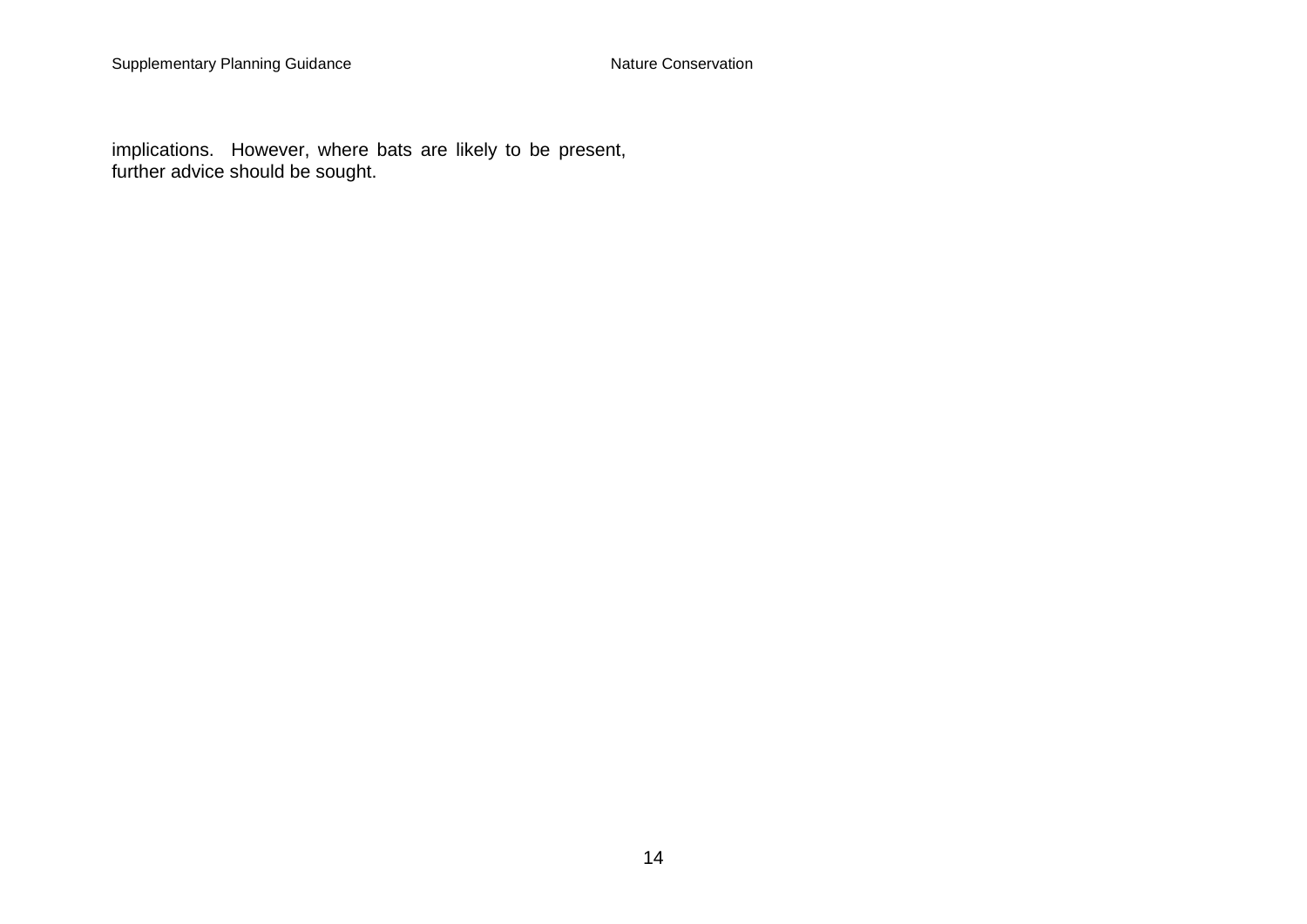#### **5. Appendices**

#### **5.1 Appendix 1: Regionally Important Geological and Geomorphological Sites (RIGS)**

The Council commissioned an Earth Science Audit of Rhondda Cynon Taf in 2003/4 from the National Museums and Galleries of Wales and Cardiff University. The work was overseen by an expert panel, from the Council, the Countryside Council for Wales, the Geological Association, the University and the National Museum and Galleries of Wales. An initial desk study of the literature and geological maps was followed by a field survey. An access database was developed linked to a Geographic Information System (GIS) map layer. A transparent methodology for assessing the geo-conservation value of the sites was developed, using the earlier MINESCAN methodology. As recommended in the report, sites scoring above 100 have been included in the list of Regionally Important Geological Sites. The sites with the highest geo-conservation scores are already statutorily protected as Sites of Special Scientific Interest. Most of the remaining sites lie within Sites of Importance for Nature Conservation, and frequently their features are a contributory factor affecting or determining the ecological value of the site. A small number of sites, including the two active quarries, remain outside the SINC boundaries. The LDP Proposals Map indicates the location (but not the extent) of each RIG site. Each site name, location by grid reference and identification number is shown below. Further information such as full site

descriptions, size, primary and secondary features of importance and photographs are available on request.

#### **List of Regionally Important Geological Sites in Rhondda Cynon Taf**

(from Earth Science Audit 2003-4, L Cherns, MG Bassett and A Haycock)

| Loc.<br>No. | <b>Locality Name Grid Ref</b>                 |                          | **Total score |
|-------------|-----------------------------------------------|--------------------------|---------------|
| 59          | Graig Fawr                                    | SS 9225 335<br>9600      |               |
| 27          | Craig-y-Llyn                                  | SN 9150 310<br>0320      |               |
| 60          | Graig Fach                                    | SS 9290 310<br>9540      |               |
| 54          | Tarren Saerbren SS 9270 310<br>cirque         | 9760                     |               |
| 118         | Brofiscin Quarry ST 0700 310                  | 8130                     |               |
| 138         | Mwyndy<br>tips                                | Mine ST 0550 310<br>8190 |               |
| 38          | Blaenrhondda<br>road cutting<br>(A4061)       | SN 9300 285<br>0060      |               |
| 4           | <b>Bwa Maen</b>                               | SN 9150 270<br>0795      |               |
| 127         | Mynydy Cross, ST 0520 270<br>Llantrisant road | 8200                     |               |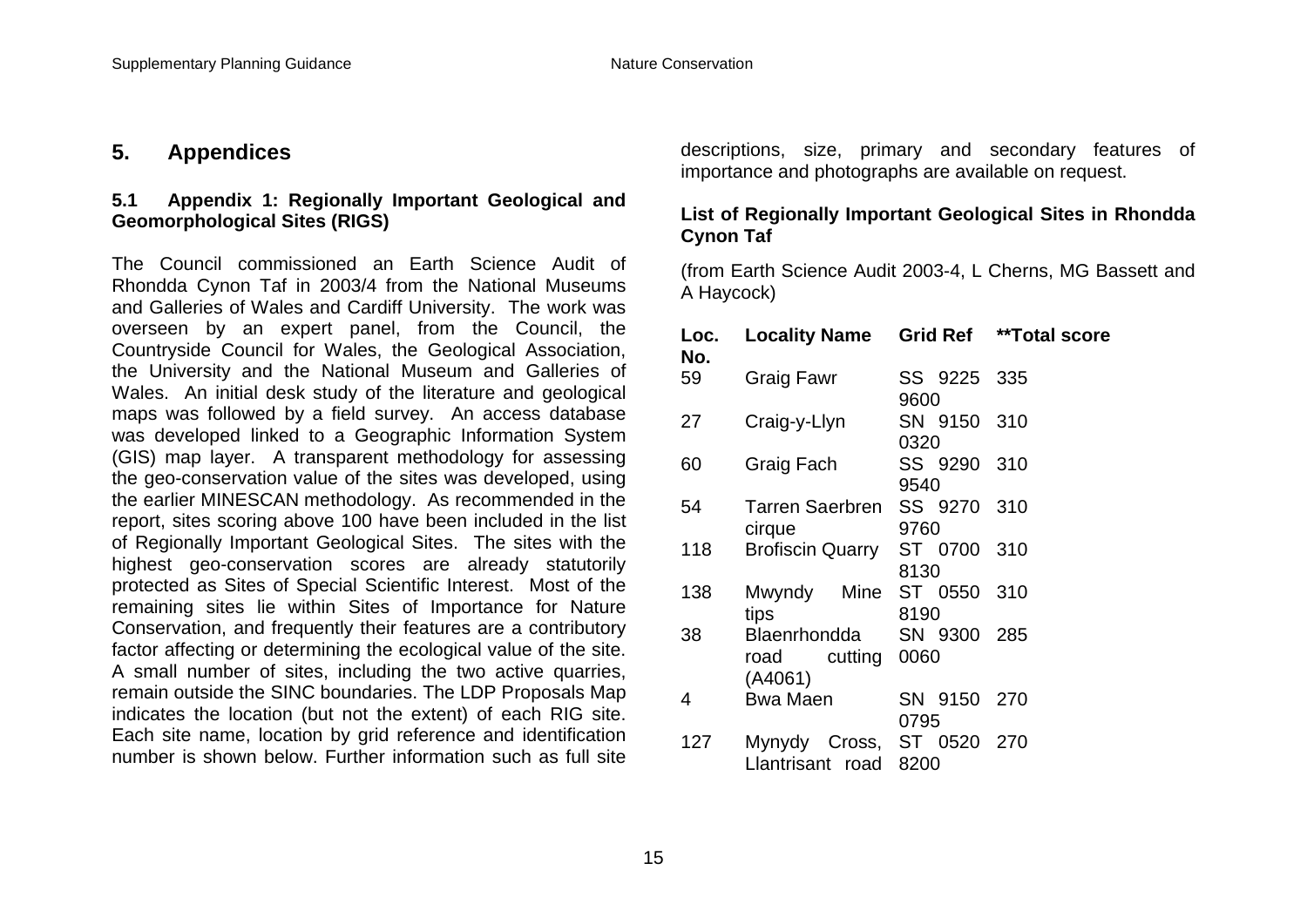|     | cutting                                                   |                     |     |
|-----|-----------------------------------------------------------|---------------------|-----|
| 377 | <b>Cefn Park Mine</b>                                     | ST 0480 270<br>8220 |     |
| 378 | Rhiwsaeson tips                                           | ST 0640 270<br>8240 |     |
| 48  | <b>Cwm Lluest</b>                                         | SS 9180 240<br>9970 |     |
| 161 | Navigation<br>Quarry                                      | ST 0870<br>9400     | 225 |
| 304 | Tarren<br>Felen<br>Uchaf<br>track<br>cutting              | SS 9505 220<br>9495 |     |
| 30  | Craig y Bwlch                                             | SN 9435 220<br>0350 |     |
| 20  | Llech Syrchyd<br>waterfall                                | SN 9915 220<br>0730 |     |
| 287 | Pen Pych and SS 9240 215<br>west<br>Blaenrhondda<br>crags | 9950                |     |
| 40  | Craig<br>Blaenrhondda                                     | SN 9205 205<br>0130 |     |
| 52  | Craig Selsig and<br>Craig y Ddelw                         | SS 9170 205<br>9775 |     |
| 51  | Blaencwm<br>landslide                                     | SS 9180 205<br>9840 |     |
| 133 | Wood<br>Forest<br>Quarry                                  | ST 0150<br>7970     | 205 |
| 159 | The Gap quarry                                            | ST 0785<br>9643     | 200 |

| Lower Craig             | SN 9231<br>200<br>0135                                                                                                                                                                                                                                                      |
|-------------------------|-----------------------------------------------------------------------------------------------------------------------------------------------------------------------------------------------------------------------------------------------------------------------------|
|                         |                                                                                                                                                                                                                                                                             |
|                         | SS 9115 200                                                                                                                                                                                                                                                                 |
|                         | 9872                                                                                                                                                                                                                                                                        |
|                         |                                                                                                                                                                                                                                                                             |
|                         |                                                                                                                                                                                                                                                                             |
|                         |                                                                                                                                                                                                                                                                             |
|                         | SN 9650<br>180                                                                                                                                                                                                                                                              |
|                         | 0175                                                                                                                                                                                                                                                                        |
|                         | SN 9228<br>170                                                                                                                                                                                                                                                              |
|                         | 0150                                                                                                                                                                                                                                                                        |
|                         | ST 0005<br>170                                                                                                                                                                                                                                                              |
|                         | 8065                                                                                                                                                                                                                                                                        |
|                         | SS 9160<br>160                                                                                                                                                                                                                                                              |
|                         | 9925                                                                                                                                                                                                                                                                        |
|                         |                                                                                                                                                                                                                                                                             |
|                         | SN 9740<br>160                                                                                                                                                                                                                                                              |
| crags                   | 0395                                                                                                                                                                                                                                                                        |
| Glyncoch                | ST 0790<br>155                                                                                                                                                                                                                                                              |
| Quarry                  | 9190                                                                                                                                                                                                                                                                        |
|                         | ST 0555<br>155                                                                                                                                                                                                                                                              |
| Quarry                  | 8120                                                                                                                                                                                                                                                                        |
| Craig yr Eos            | ST 0028<br>150                                                                                                                                                                                                                                                              |
| South<br>Dinas          | 9136                                                                                                                                                                                                                                                                        |
| Quarry                  |                                                                                                                                                                                                                                                                             |
| <b>West Navigation</b>  | ST 0857<br>150                                                                                                                                                                                                                                                              |
| quarry                  | 9410                                                                                                                                                                                                                                                                        |
|                         | ST<br>0785<br>140                                                                                                                                                                                                                                                           |
|                         | 9635                                                                                                                                                                                                                                                                        |
| <b>Bwllfa Road tips</b> | SN 9700<br>140                                                                                                                                                                                                                                                              |
|                         | Blaenrhondda<br>crags and tip<br>Nant y Gwair<br>gulley<br>stream<br>and Cwar y<br>Offeiriad<br>Tarren y Bwllfa<br>River Rhondda<br>Waterfall<br>Coed-y-wiw tips<br>Nant yr Ychen<br>stream gulley<br>and crags<br>South Ty Rhos<br>Hendy/Miskin<br>Daren y Celyn<br>Quarry |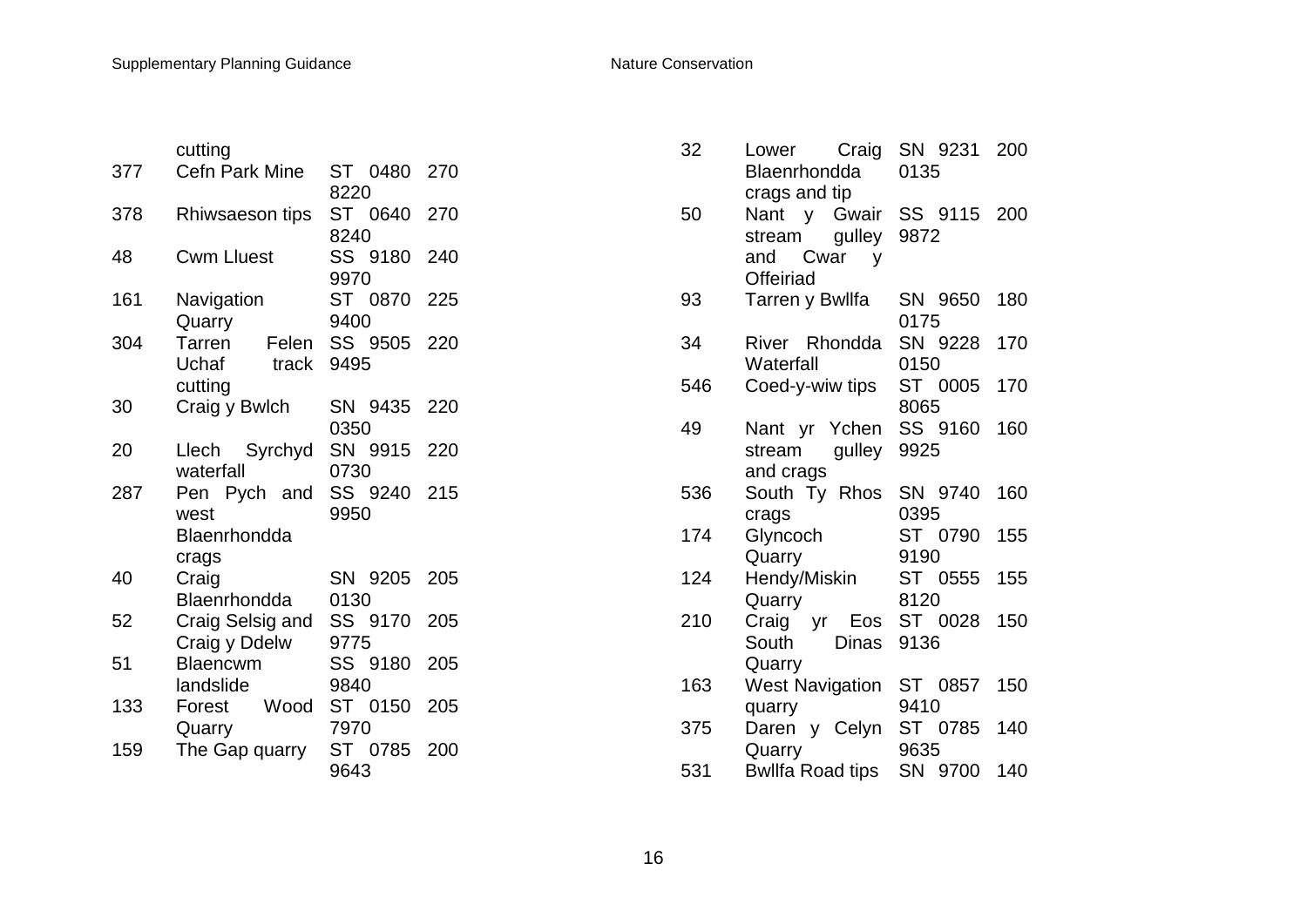|     |                          |       | 0300 |             |     |
|-----|--------------------------|-------|------|-------------|-----|
| 407 | Mynydd                   | yr    |      | SS 9760 140 |     |
|     | Eglwys                   |       | 9550 |             |     |
|     | landslide                |       |      |             |     |
| 348 | Gelynog colliery ST 0568 |       |      |             | 120 |
|     | spoil                    | tips, | 8534 |             |     |
|     | <b>Beddau</b>            |       |      |             |     |
| 92  | Craig-yr-ysgol           |       |      | SN 9590     | 115 |
|     |                          |       | 0265 |             |     |
| 383 | Well<br>Taffs            |       |      | ST 1360     | 110 |
|     | hematite                 |       | 8370 |             |     |
|     | workings                 |       |      |             |     |
| 1   | Old<br>Dinas             |       |      | SN 9170     | 105 |
|     | quarry, Pen-cae          |       | 0795 |             |     |
|     | drain                    |       |      |             |     |
| 120 | Small<br>crags           |       |      | ST 0660     | 105 |
|     | Gadir<br>west of         |       | 8062 |             |     |
|     | Wen House                |       |      |             |     |
| 3   | Lower section of         |       |      | SN 9108     | 100 |
|     | <b>River Sychryd</b>     |       | 0789 |             |     |
| 430 | Tarren Maen-du           |       |      | SS 9375     | 100 |
|     | quarry                   | and   | 9760 |             |     |
|     | landslide                |       |      |             |     |
| 158 | River                    | Taff  | ST   | 0825        | 100 |
|     | terrace deposits         |       | 9350 |             |     |

\*\* Total score refer to the geo-conservation assessment

#### **5.2 Appendix 2: Sites of Importance for Nature Conservation (SINCs)**

SINC are an important resource in Rhondda Cynon Taf, protecting locally and nationally important habitats and species.

The Mid Valleys Criteria used for the Rhondda Cynon Taf Local Development Plan provide objective, scientific, subregional criteria for the Mid-Valleys area (Rhondda Cynon Taf, Merthyr, Caerphilly and Blaenau Gwent).

The geography of the County Borough is reflected in the nature of the SINC. In the uplands, where there is less built development and extensive areas of semi natural habitat, SINC tend to be larger than in the lowlands.

The locations of the SINC are shown on the Proposals Map. Individual SINC plans and the site descriptions are available on request. The site description includes the primary and secondary features of importance together with information about survey and other evidence relating to the site.

The sites, shown on the Local Development Plan Proposals Map, are based on criteria applied within the context of the evidence considered at the time when the LDP was prepared.

If an unconstrained development site meets the criteria for designation as a protected site, it will be treated as if the site was so designated.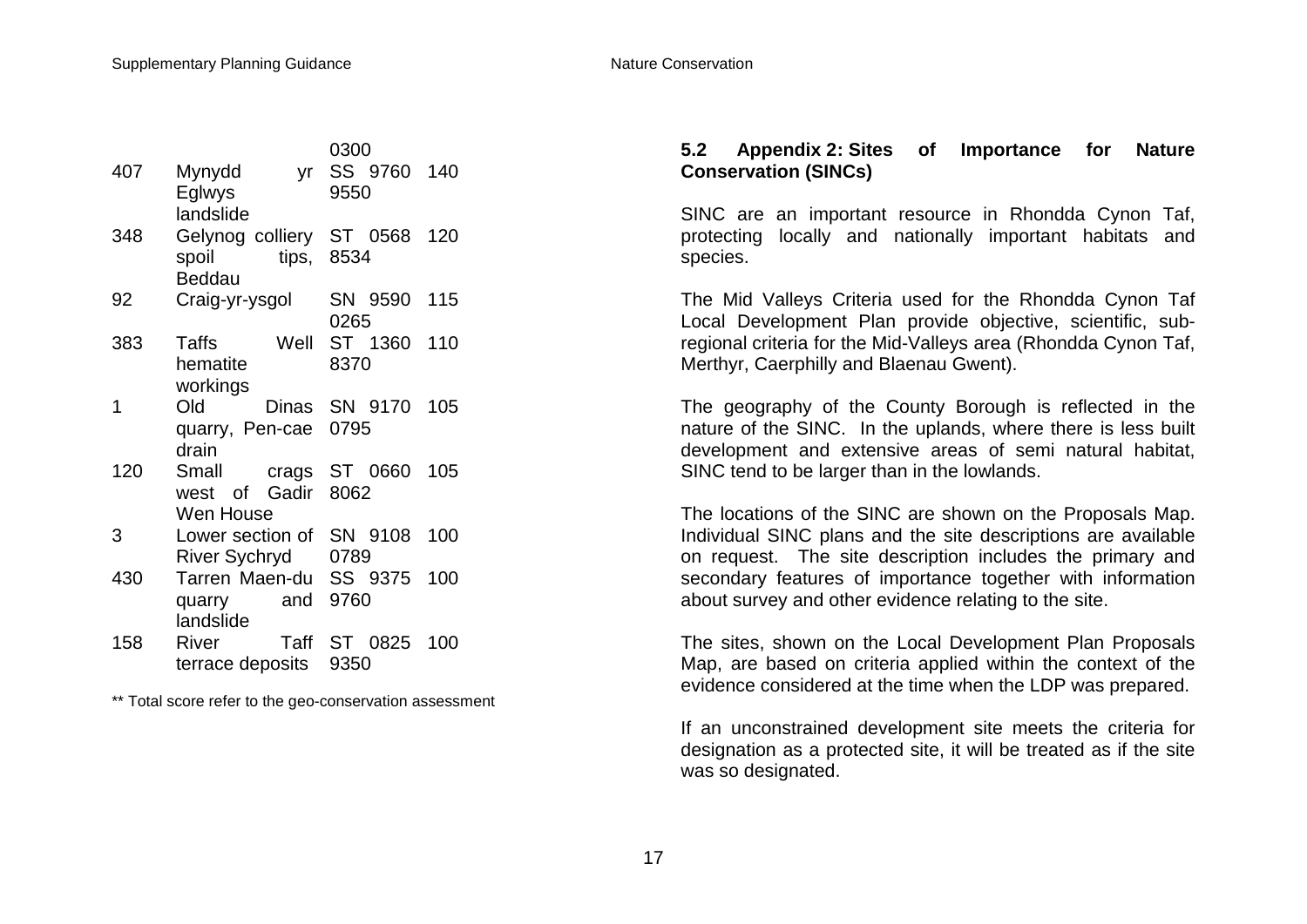If the development proposed does not adversely affect the special features of the protected site then the designation would not prevent the development.

If the developer claims that the site does not meet the criteria for protection, it will be necessary to show that the site did not meet the criteria at the time of designation.

#### **List of Sites of Importance for Nature Conservation**

- 1. Coed Wernhir
- 2. Werfa Farm
- 3. Nant Fforch
- 4. Brickyard Mire
- 5. Rhigos Tramway
- 6. Cwm Gwrelych
- 7. Hirwaun Industrial Estate
- 8. Clydach Vale
- 9. Hirwaun Ponds
- 10. Hirwaun Common
- 11. Gelli-ben-uchel
- 12. Hirwaun Ponds (North)
- 13. Hirwaun Iron Works
- 14. Glyncornel
- 15. Upper Cynon Floodplain
- 16. Nant Hir Valley and Reservoir
- 17. Nant Hir Gwyddel
- 18. Llwydcoed Slopes
- 19. Bryn-defaid Heath
- 20. East Llwydcoed
- 21. Mynydd Bwllffa /Mynydd-y-gyngon
- 22. Cwm Dare North
- 23. Cwm Dare South
- 24. Dare Valley
- 25. Aberdare South
- 26. Mynydd Ystradffernol
- 27. Garn Wen and Panwen Garreg-wen
- 28. Rhos Gwawr
- 29. Aberdare Mountain
- 30. Nant y Wenallt
- 31. Cwm y Felin Newydd
- 32. Aberdare Canal
- 33. Mid Cynon Floodplain
- 34. Cwmbach Slopes
- 35. Gelli Slopes
- 36. Coed Tir Estyll
- 37. Cefnpennar
- 38. St Gwynno Forestry
- 39. Mynydd Merthyr
- 40. Mynydd Brith-weunydd / Llwynypia hillside
- 41. Twyn Tyllaudefaid Valley Mire
- 42. Pont-y-gwaith Hillside
- 43. Mynydd Troed-y-rhiw Slopes
- 44. Penrhiw Flushes
- 45. Birch Grove Slopes
- 46. Y Ffrwd
- 47. Mynydd Dinas / Mynydd y Cymmer
- 48. Bronwydd Park
- 49. Trebanog Slopes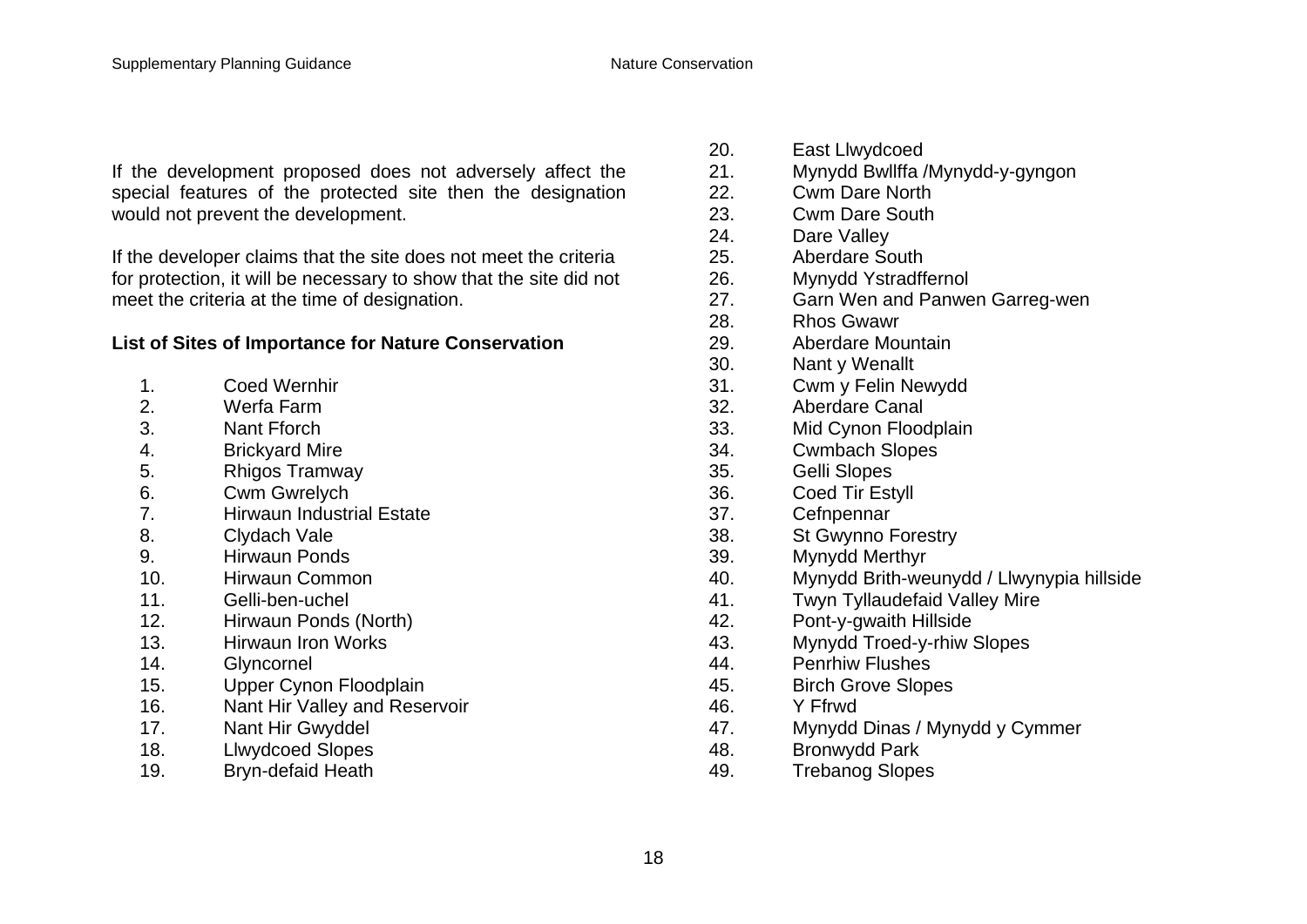- 50. Cilely Farm Rhos Pasture
- 51. Cwm Hafod Woodland
- 52. Coed-yr-Hafod Woodland Complex
- 53. Llys Nant and Graig Twyn-y-glog Woodlands
- 54. Mynydd Blaenrhondda and Mynydd Ty-Isaf
- 55. Craig Pwllfa
- 56. Abercwmboi Lake
- 57. Lower Cynon
- 58. Treherbert Slopes
- 59. Mynydd y Ffaldau
- 60. Mountain Ash Slopes
- 61. Blaenllechau Woodland
- 62. Penrhiw Cradoc Fields
- 63. Cwm Clydach
- 64. Mynydd Ty'n-tyle Slopes
- 65. Old Smokey Slopes
- 66. Coed Fforest Isaf-Uchaf
- 67. Perthcelyn Slopes
- 68. Pen-twyn-isaf
- 69. Tyntetown Slopes
- 70. Darren y Celyn
- 71. Coed Pen-y-parc
- 72. Heol-y-Mynach Pastures
- 73. Buarth-y-Capel wetland
- 74. Dan y Cribyn
- 75. Lower Clydach Woodlands
- 76. Maerdy Colliery
- 77. Craig-yr-Hesg / Lan Wood
- 78. Craig-Evan Leyshon Common
- 79. Mynydd Eglwysilian
- 80. Pont Sion Norton Woodland and Ffridd
- 81. Pontypridd Golf Course
- 82. Coed-Pen-Maen Common
- 83. Mynydd Meiros / Upper Ewenny Fach
- 84. Meiros
- 85. Llantrisant Forestry and Craig Melyn
- 86. Cynllan Wood
- 87. Hendre Owen / Trecastell Tip
- 88. Coed Trecastell
- 89. Gwaun Llanhari Wood
- 90. Ty'n Y Waun
- 91. Coedcae Marsh
- 92. River Ely
- 93. Ty-Du
- 94. Ty-Draw (Pontyclun floodmeadows)
- 95. Llanharry Quarry
- 96. Cowbridge Road Playing Field
- 97. Ceulan Farm
- 98. Heol Miskin Woodland
- 99. Talygarn Woodland and Lake
- 100. East Miskin
- 101. Cefn Hendy Community Woodlands
- 102. Coed-yr-Hendy
- 103. Pant Marsh
- 104. Y Graig
- 105. Llantrisant Common
- 106. Cefn Craig Amos
- 107. Tonyrefail Mountains
- 108. Llanilid Valley
- 109. Garth-Grabban Slopes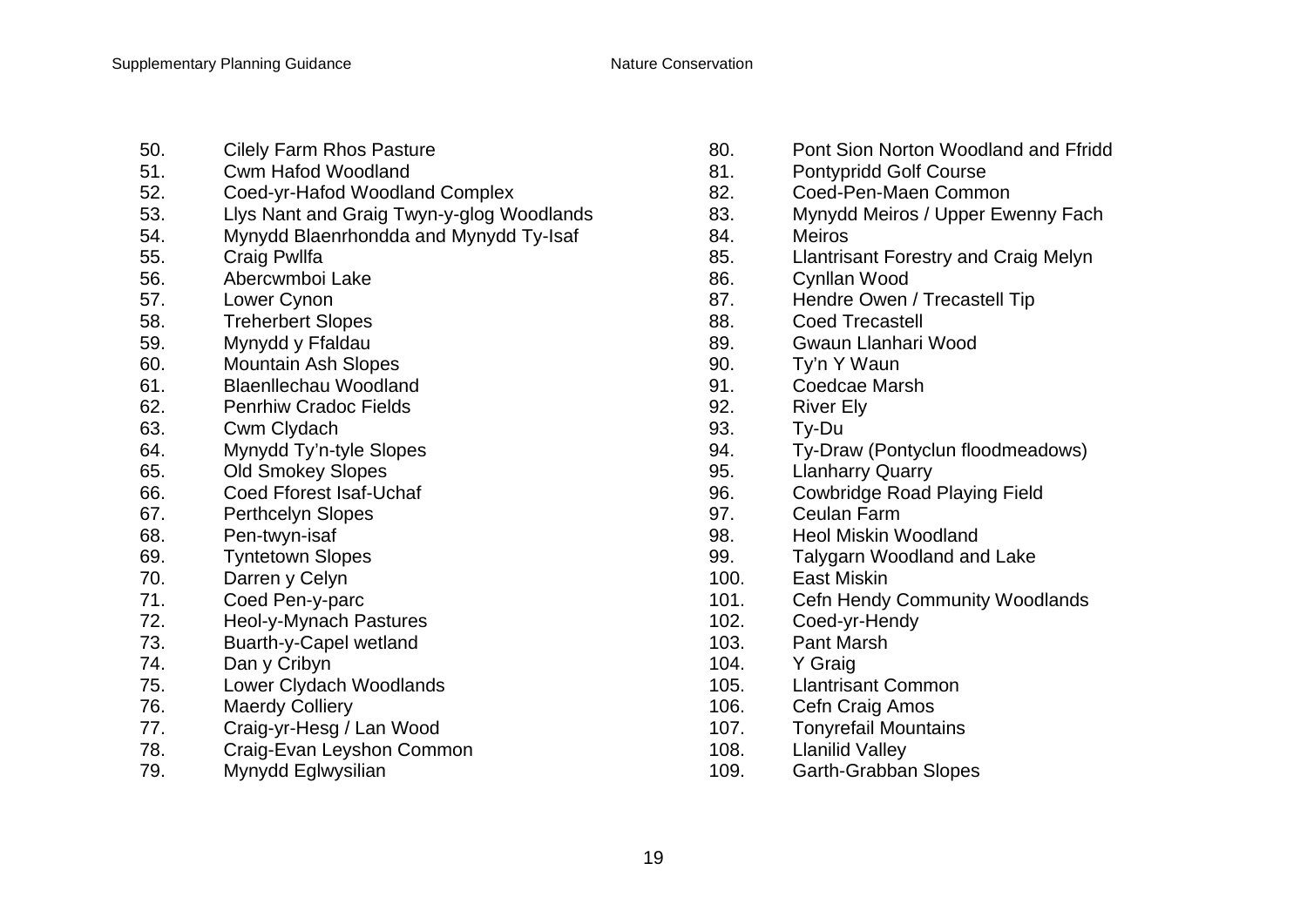- 110. Rhiwfelin Fawr
- 111. Nant Muchudd
- 112. Coedcae-mawr
- 113. Pant-y-ddraenen
- 114. Crofft -yr-haidd Marshy Grassland
- 115. Nant Gelliwion / Waun Castellau
- 116. Darran Park
- 117. Tonyrefail East
- 118. Cae'r-ysgol Woodland
- 119. The Glyn
- 120. Mynydd y Glyn
- 121. Penrhiw-fer Road Woodland
- 122. Penrhiw-fer Road West
- 123. Ystrad Slopes
- 124. Mynydd Gelli-wion and Gellwion Slopes
- 125. Coed Craig-Fach
- 126. Treforest Slopes
- 127. Coed Castellau
- 128. Pen-y-coedcae Grassland
- 129. Coedcae-du
- 130. Rhyd-y-llech
- 131. Cwm Colliery Grasslands
- 132. Cwm Colliery Spoil and Lake
- 133. Maendy Quarry
- 134. Croesged Grassland
- 135. Beddau East
- 136. Duffryn Dowlais
- 137. Llantwit Fardre Marsh
- 138. Tonteg Marsh
- 139. Heol-y-Cawl
- 140. Brynhill Chapel Grassland
- 141. Coed y Fardre
- 142. Taff and Rhondda Rivers
- 143. Llantwit Fardre West
- 144. Caeau'r-llan Slopes
- 145. Diswylfa Woodland
- 146. Efail Isaf South
- 147. Afon Clun Valley and Rhiwsaeson Hill
- 148. Nant Myddlyn / Afon Clun / Tor-y-Coed Woodland
- 149. Ty Newydd Woods and Grassland
- 150. Mwyndy Lake
- 151. Cefn Parc Cemetery
- 152. A4119 Road Verge
- 153. Hendy Quarry and Miskin Manor Slopes
- 154. Fforest Wood Quarry
- 155. Rhydhalog
- 156. Coed y Gedrys and Garth-fawr
- 157. Fforest Fawr
- 158. Ty-Rhiw Woodlands and Penrhos Cutting
- 159. Craig Yr Allt Slopes
- 160. Coed Caedyrys / Tir Thomas Jones Tip
- 161. The Willowford
- 162. Taff Trail Cycletrack
- 163. Fforestnewydd
- 164. Graig Cottages
- 165. Mynydd yr Eglwys
- 166. Parc Eirin
- 167. Gilfach Road Wetlands
- 168. Mynydd y Gilfach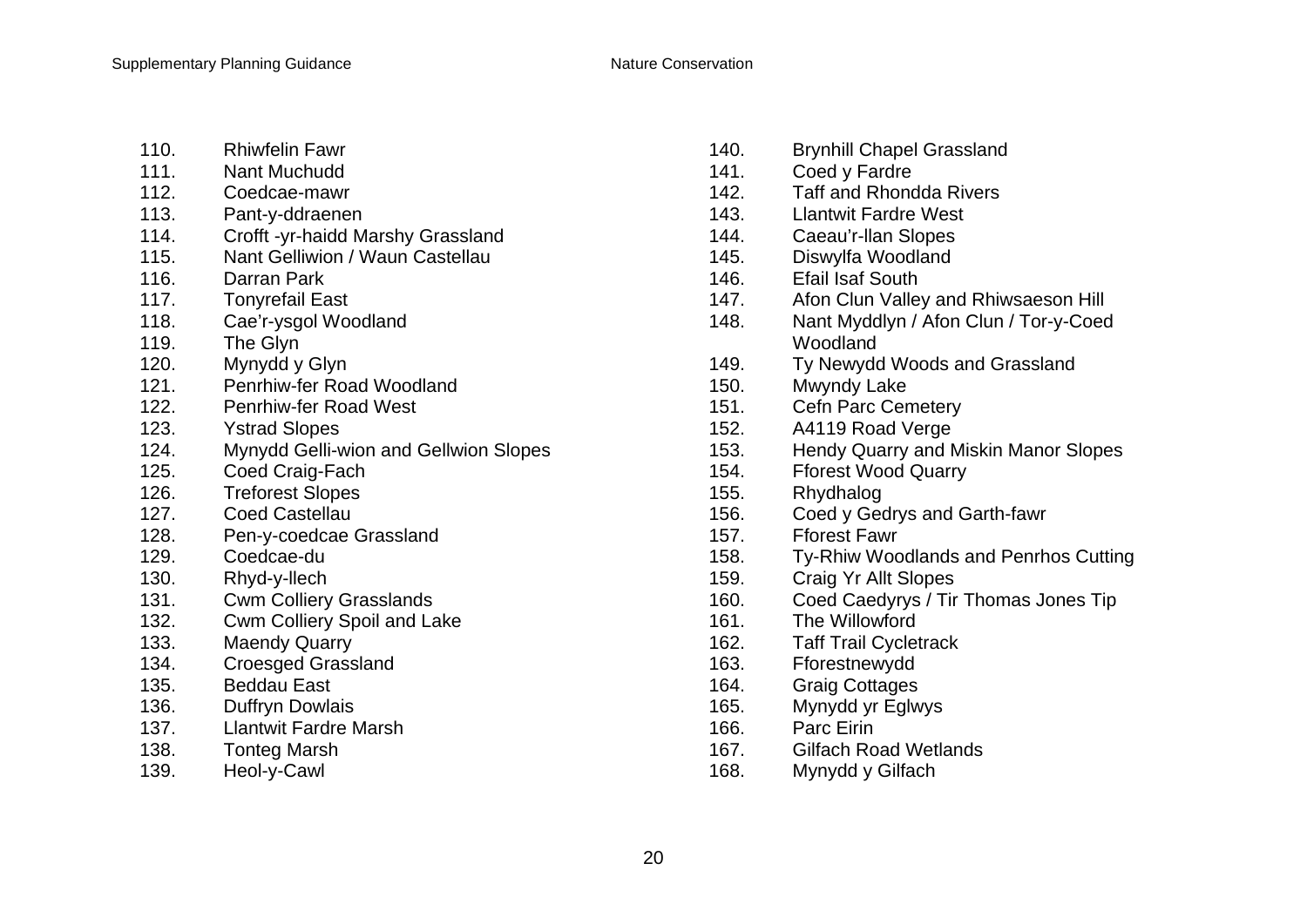- 169. Gilfach Goch Slopes<br>170. Nant Ciwc
- 170. Nant Ciwc<br>171. Llanbad-fay
- 171. Llanbad-fawr Marsh<br>172. Cwm Llanbad
- 172. Cwm Llanbad<br>173. Fernbank East
- Fernbank East
- 174. Llanharan Marsh / Brynna Woods / Jubilee Marsh
- 175. Ewenny Fach and associated woodlands<br>176. Llanilid
- 176. Llanilid<br>177. Dolau S
- Dolau Slopes
- 178. Cwmparc<br>179. Mynydd T
- Mynydd Tyle-coch
- 180. Nant Pentre Forestry<br>181. Treorchy Slopes
- 181. Treorchy Slopes<br>182. Treorchy Cemete
- **Treorchy Cemetery**
- *183.* Ton Pentre Slopes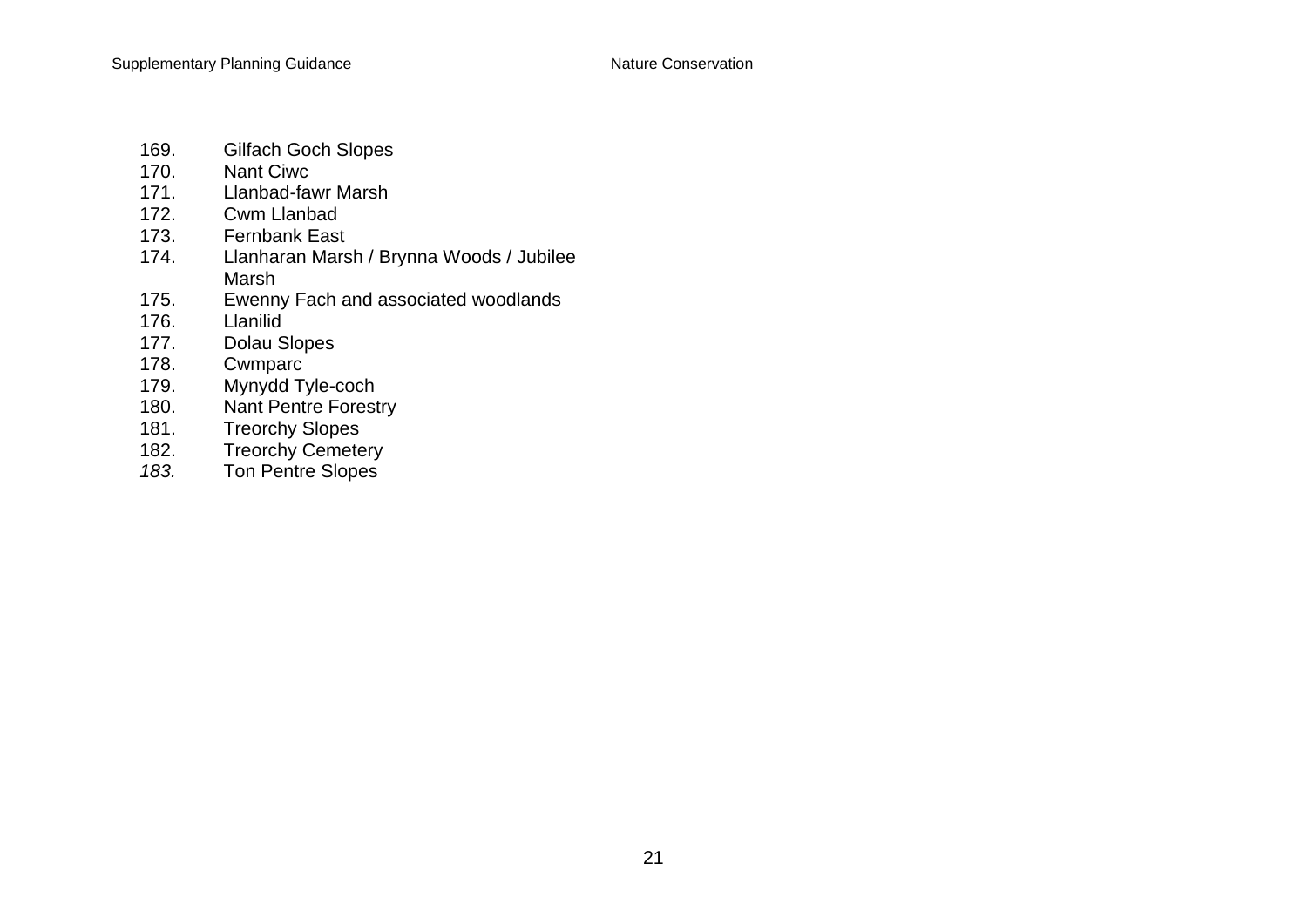#### **5.3 Appendix 3- Sources of Guidance & Advice**

#### **Countryside Council for Wales**

The Countryside Council for Wales is the Government's statutory advisor on sustaining natural beauty, wildlife and the opportunity for outdoor enjoyment in Wales and its inshore waters.

**Headquarters** Maes y Ffynnon Penrhosgarnedd Bangor Gwynedd LL57 2DW

Telephone: 0845 1306229 Fax: 01248 355782 Email: enquiries@ccw.gov.uk

South and East Wales Office Unit 7 Castelton Court Fortran Road St Mellon's CARDIFF  $CE3$   $0$ LT

Telephone: 0845 1306229 Fax: 01248 355782 Email: southernteam@ccw.gov.uk

#### **Environment Agency Wales**

Environment Agency Wales reports to the Welsh Assembly Government and is the environmental regulator with wide responsibilities for managing the environment, acting as a champion for the environment, reducing pollution and enforcing pollution legislation, overseeing the management of waste, water resources and freshwater fisheries, reducing the harm caused by flooding and influencing others to achieve positive environmental outcomes by changing attitudes and behaviour.

Head Office Cambria House 29 Newport Road **Cardiff** CF24 0TP

Telephone: 08708 506506 Email: enquiries@environment-agency.gov.uk www.environment-agency.wales.gov.uk

South East Area Office Rivers House St Mellons Business Park St Mellons Cardiff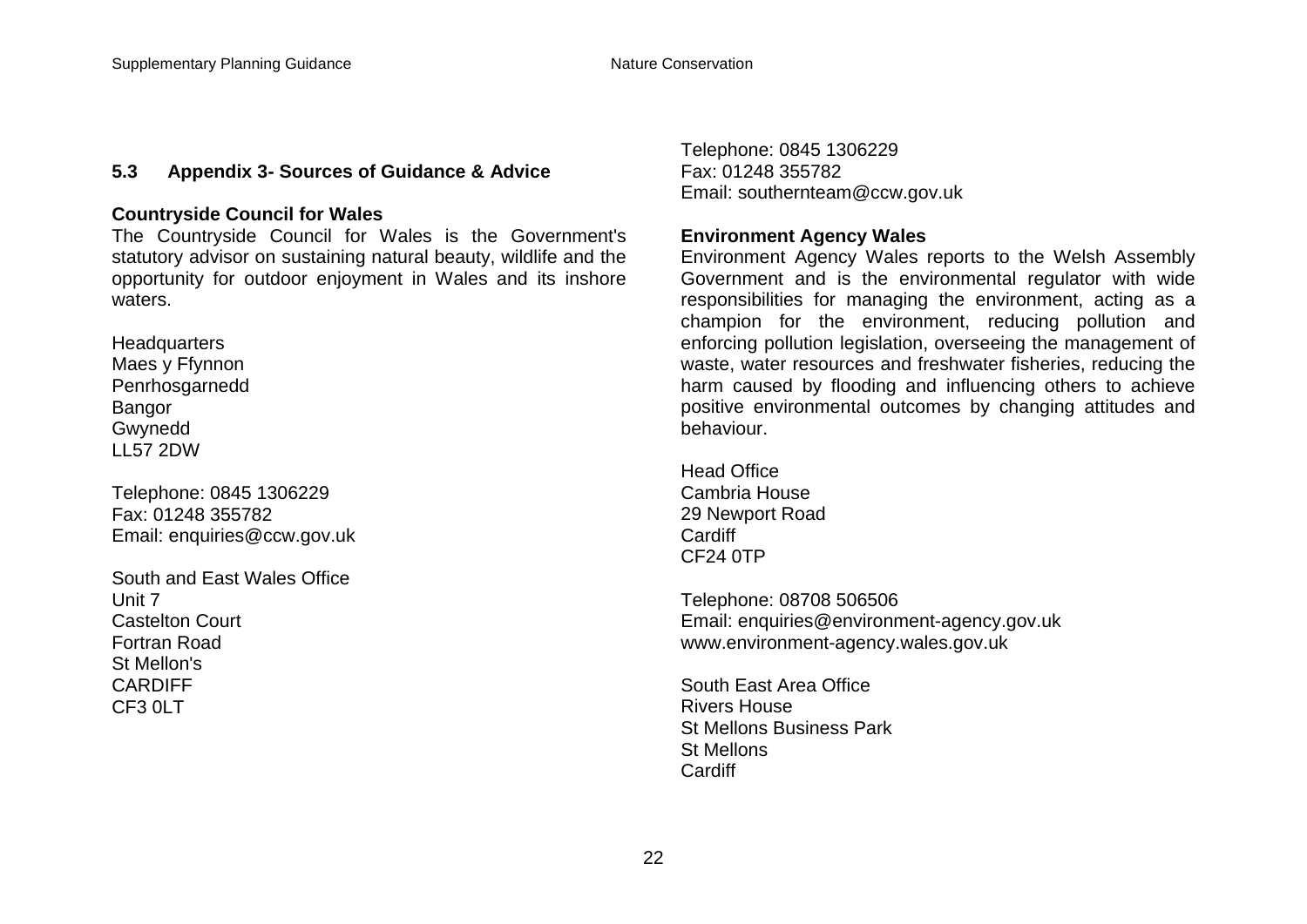#### CF3 0EY

Telephone: 08708 506506 Email: enquiries@environment-agency.gov.uk www.environment-agency.wales.gov.uk

#### **Forestry Commission Wales**

Forestry Commission Wales are responsible for managing the 38% of Welsh woodlands owned by the Welsh Assembly Government. They advise on the development of forestry policy and its implementation. They also encourage sustainable woodland management within the private sector and are responsible for administering grants and regulatory work, including licensing for felling and replanting.

Victoria House Victoria Terrace Aberystwyth **Ceredigion** SY23 2DQ

Telephone: 0845 604 0845 www.forestry.gov.uk/wales

#### **Wales Assembly Government Department of Rural Affairs**

Wales Assembly Government Department of Rural Affairs is responsible for the implementation of The Environmental Impact Assessment (Agriculture) (Wales) Regulations 2007.

www.wales.gov.uk/about/departments/depc

#### **Wildlife Trust for South and West Wales**

The Wildlife Trust of South and West Wales is a charitable organisation working exclusively on all aspects of wildlife conservation in South and West Wales. They provide habitat and species management advice directly to those managing land and work with key partners and local people to promote habitat enhancement and restoration.

The Nature Centre, **Bridgend** Telephone**:** 01656 724100

The Welsh Wildlife Centre, **Cilgerran** Telephone: 01239 621212 E-mail: info@welshwildlife.org

www.welshwildlife.org

#### **South East Wales Biodiversity Records Centre**

South East Wales Biodiversity Records Centre (SEWBREC) is the centre for the collation, management and dissemination of biodiversity data for South East Wales.

13 St Andrews Crescent **Cardiff** CF10 3DB Telephone: 029 2064 1110 Fax: 029 2038 7354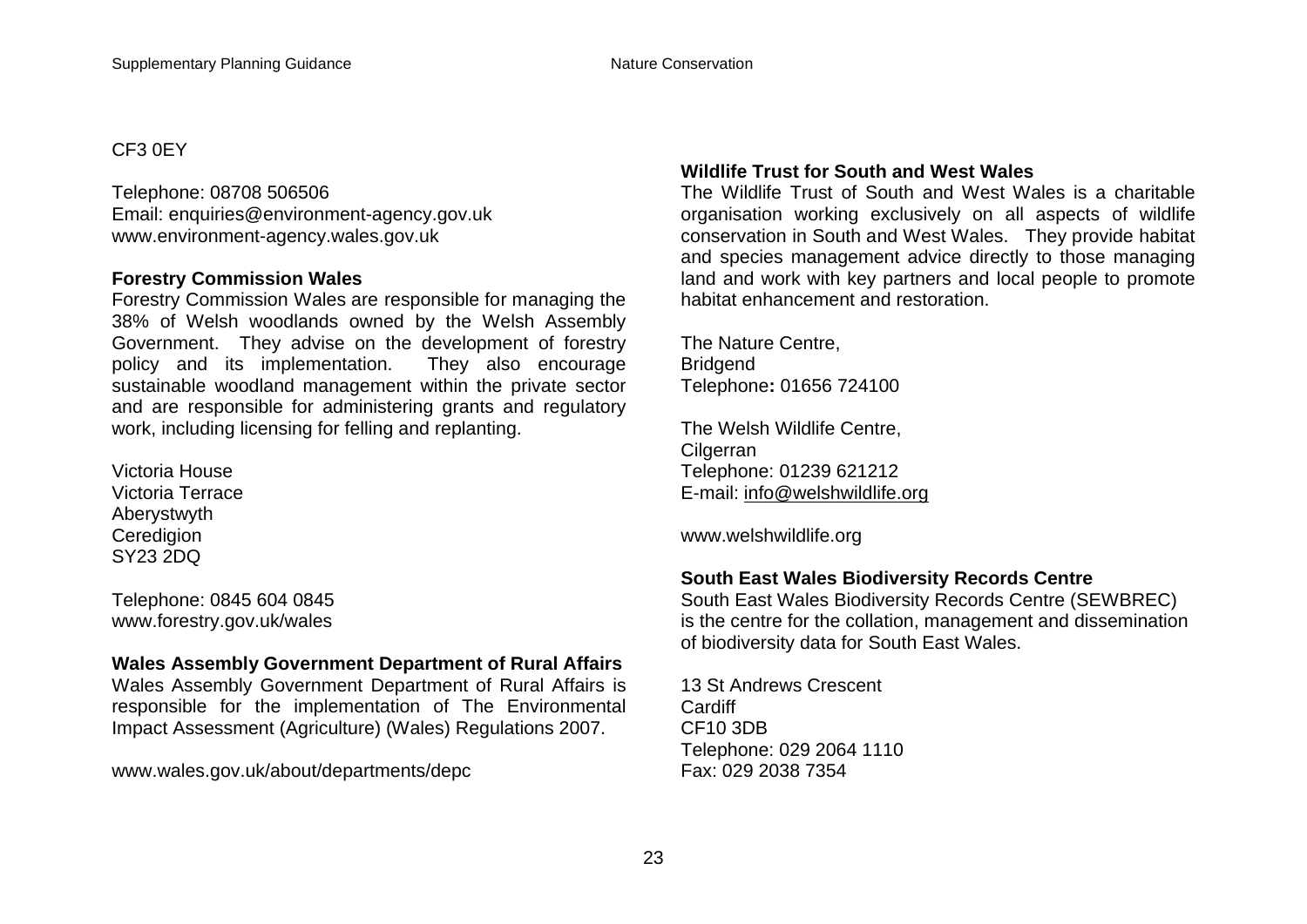Email: info@sewbrec.org www.sewbrec.org.uk

#### **Planning for Biodiversity by David Tyldesley and RTPI (1999**)

This is a good practice guide that aims to help raise awareness of biodiversity conservation in the planning system and to improve understanding, help resolve conflict and create opportunities and provide practical guidance on planning instruments that may contribute to biodiversity conservation.

www.rtpi.org.uk

#### **British Standard Institute**

The British Standard Institute has published **PAS 2010:2006 Planning to halt the loss of biodiversity.** This has been developed to help the planning system play its part in halting the decline of biodiversity.

www.bsigroup.com/Shop

#### **Institute of Ecology and Environmental Management (IEEM)**

THE IEEM is a non-profit professional body that represents and supports ecologists and environmental managers in the UK and abroad. It provides a variety of services to develop competency and standards in ecology and environmental management.

IEEM 43 Southgate Street **Winchester Hampshire** SO23 9EH

Telephone: 01962 868626 Fax: 01962 868625 Email: enquiries@ieem.net

www.ieem.net

#### **Think Wildlife Think Protected Species**

Provides guidance on the protected species likely to be associated with particular development types or sites in the Glamorgan or Gwent areas.

#### **Developing Naturally by Mike Oxford et al (2000)**

This is a good practice guide developed for the Association of Local Government Ecologists relating to development and the planning system in the UK.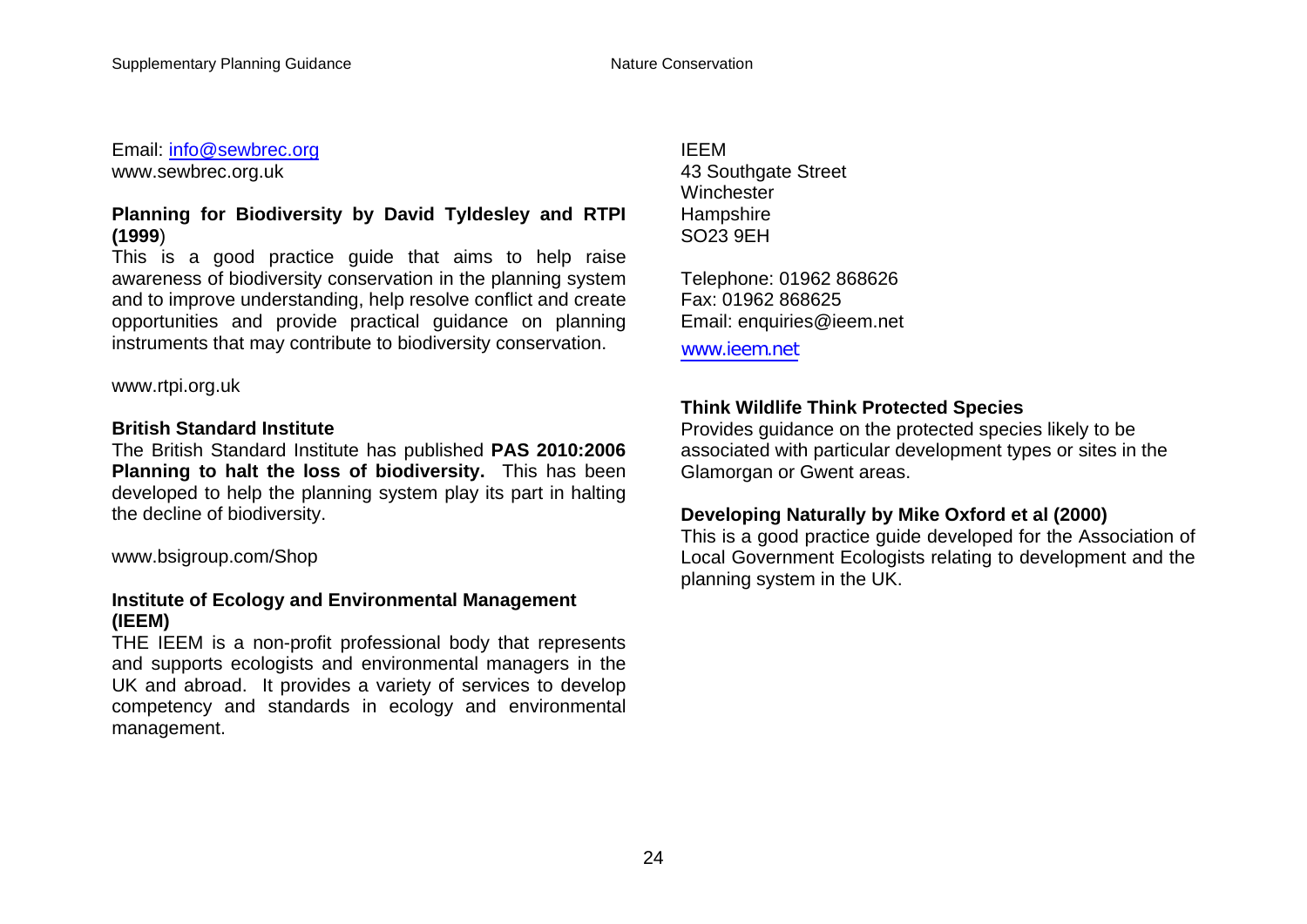#### **5.4 Appendix 4-Description of Rhondda Cynon Taf**

Rhondda Cynon Taf is situated in the South Wales Coalfield. The geology, landscape, wildlife, land-use, history and culture of the area are closely interconnected.

Rhondda Cynon Taf extends from the uplands of the Brecon Beacons to the edge of the Vale of Glamorgan. The central feature is the coalfield plateau, which is cut by the Rhondda, Cynon and parts of the Taff and Ely river valleys. The coalfield plateau is higher (600m), more remote and exposed in the north, with dramatic cwms and extensive areas of forestry. Further south, hill farming predominates. The Cynon and Rhondda valleys are generally steep-sided with narrow and mostly built up valley floors, and bracken covered, farmed or wooded slopes. South of Pontypridd, the Taff Valley is wider but heavily developed. The southern part of the County Borough has a softer, more lowland landscape of farms, woods, commons, towns and villages.

The geology is dominated by the Upper Carboniferous rocks, in particular the South Wales Pennant Formation with its Coal Measures. Older Palaeozoic rocks are exposed around the rim of the Coalfield. Minor outcrops of younger, Triassic rocks occur in the south of the borough near the M4. The coalfield plateau was shaped by the Tertiary uplift and the deep valleys were cut by the glaciers of the late Devensian glaciation. Boulder clay and other glacial debris overlie the rocks, periglacial and more recent landslips are also evident.

The iron and coal in the rocks led to the development of the Valleys towns during the industrial revolution, with most of the houses being built of local stone. The narrow, steep-sided valleys have contained built development, roads and railways in narrow ribbons by the river. The thin, acid soil and mild climate have supported traditional agriculture, native woodlands and more recently forestry plantations.

The biodiversity of the County is bound to this heritage. While much of the central band of the County lies on acid soils and rocks, limestone outcrops in both the north and south. The combination of a complex topography, geology, and geomorphology, and generally poor and unproductive soils creates great natural variety of landform, landscape and biodiversity. The diverse mixed land uses, post-industrial legacy and wet, mild climate further increase this environmental diversity. A huge variety of habitats occur in a small area: from upland crags and scree to floodplain meadows. In common with other areas of the Valleys, the extent of semi-natural habitat is unusually high, as is the diversity of habitats. As a consequence, the County also supports a wide range of species, some of these being of importance in a Welsh context.

The biodiversity, landscape and historic value of the South Wales Valleys is something which has only recently been recognised, and provides new considerations, and opportunities for the land use planning of the LDP.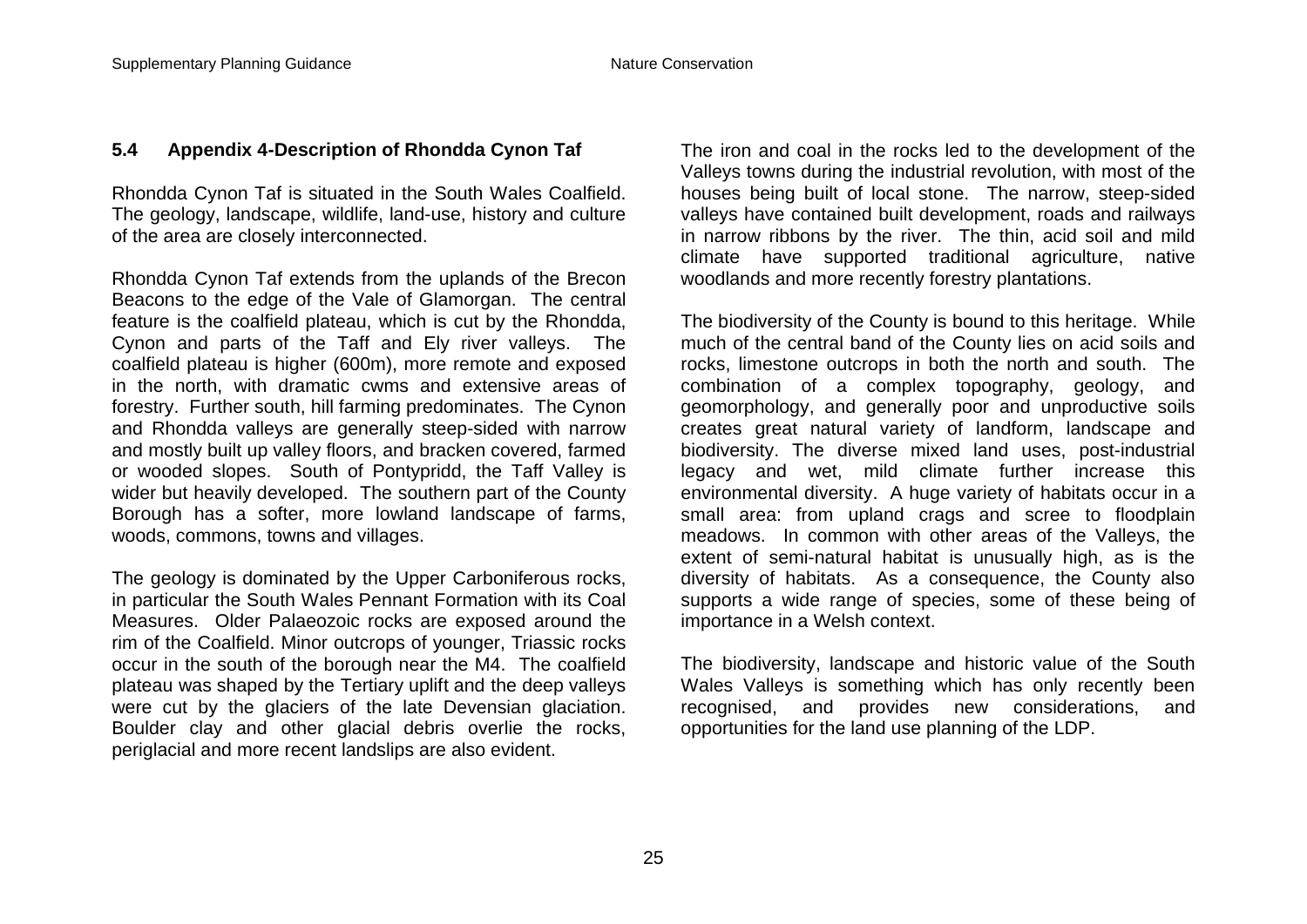The soils of Rhondda Cynon Taf reflect the geology, past and present climate, the geography and ecosystems, and the land-use history of the County Borough. In general, the upland plateau comprises 'loamy acid permeable soils with a wet peaty surface', on the highest ground there is a significant area of 'deep acid peat soils'. In the border Vale, the more productive agricultural land is mostly on 'well drained loamy soils', with some 'slowly permeable, seasonally wet, loamy and clayey soils'. These also occur on the valley floors within the coalfield as well as the more typical 'slowly permeable, seasonally wet acid soils with a wet peaty surface'. (From the simplified National Soil Map of Wales). There are also areas of exposed rock and scree and mineral spoil tips with minimal or very thin soil development.

#### **6. Bibliography**

Association of Local Government Ecologists (2008) **Biodiversity tool kit Initial draft of the 'Validation of Planning Applications' local requirements template**.

In preparation, with Defra and Natural England, to assist applicants submitting on-line planning applications. http://www.alge.org.uk/publications/index.php

Bodé, G. (2004) **Guidelines for the Selection of Wildlife Sites in South Wales,** The South Wales Wildlife Sites Partnership, Dingestow.

This document informed the Wales-wide criteria and the Mid Valleys Crireria.

#### BRIG, (2007) **Revised priority habitats and species lists for the UK**

http://www.ukbap.org.uk/library/brig/TargetsReview06/Final/C ountryTarget\_Tables\_2006update.pdf

British Standard Institute (2006) **PAS 2010:2006 Planning to halt the loss of biodiversity**

British Standards Institute (2005) **BS5837:2005- Guide for Trees in Relation to Construction**

British Standards Institution (1989) **BS3998:1989- British Standard Recommendations for Tree work**

Caerphilly County Borough Council, Merthyr Tydfil County Borough Council and Rhondda Cynon Taff County Borough Council (2008) **Criteria for the Selection of Sites of Importance for Nature Conservation in the County Boroughs of Blaenau Gwent, Caerphilly, Merthyr Tydfil and Rhondda Cynon Taff (the 'Mid-Valleys Area')**

The Mid Valleys Criteria used for the Rhondda Cynon Taf Local Development Plan follow the structure and format of the South Wales Guidelines (Bode, 2004) and develop the earlier 'Landscapes Working For Wales' proposed SINC sites (WDA et al., various).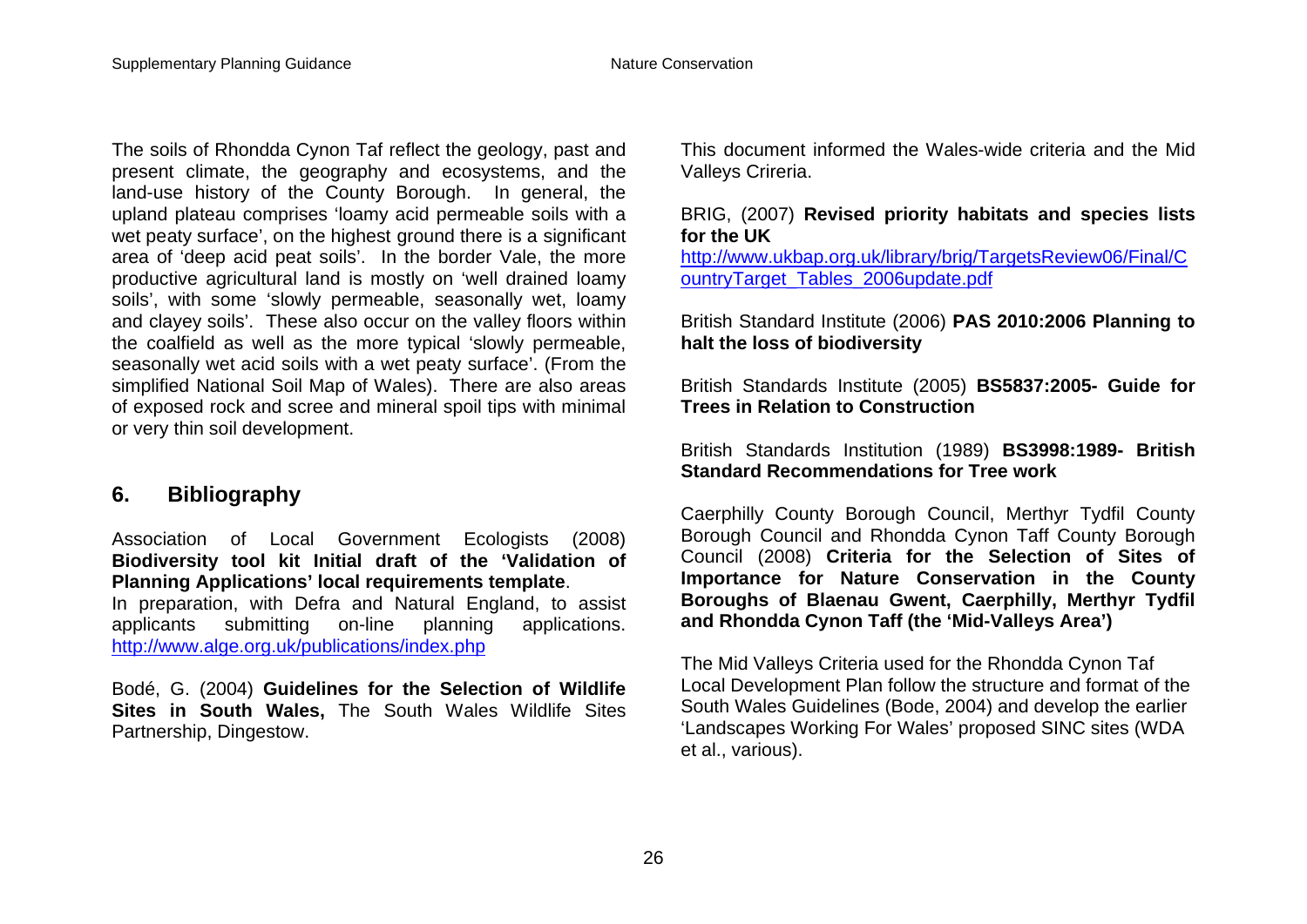Centre for Ecology and Hydrology Bangor, National Soil Resources Institute, Institute of Grassland and Environment Research, Geoenvironmental Research Centre (Cardiff University), Cynefin Consultants (2002) **Critical Appraisal of State and Pressures and Controls on the Sustainable Use of Soils in Wales**

Identifies the important role of soils for biodiversity and ecosystem services. Considers the importance of soil carbon and its role in the global carbon cycle. Also addresses the role of soil in food and fibre production, as a source of materials and minerals and as a repository of historic artifacts and a palaeo-ecological record. The main threats to Welsh soils are identified. The description of soils in RCT in Appendix 4 is taken from the simplified National Soil Map of Wales in Chapter 2.

http://www.ceh.ac.uk/sections/bef/Wales\_Soil\_Scoping\_Study .html

Lesley Cherns, Michael G Bassett and Andrew Haycock (2004). **Rhondda Cynon Taff Earth Science Audit**

This report describes the Earth Science Audit database and the scoring system for RIGS

Countryside Council for Wales, National Museums and Galleries of Wales (1996–2000). **MINESCAN Partnership Project**

DEFRA (2007) **Conserving biodiversity in a changing climate: guidance on building capacity to adapt**

UK wide guidance establishing six principles: protecting existing biodiversity, reducing sources of harm, developing ecologically resilient landscapes, establishing ecological networks, making decisions based on analysis and integrating measures into management, planning and practice.

#### Environment Agency (2009) **Water for life and livelihoods - A consultation on the Draft River Basin Management Plan for the Severn River Basin District**

Prepared under the EU Water Framework Directive to achieve good ecological status of rivers, lakes, reservoirs, aquifers, estuaries and coastal waters by 2026. Includes information on the current ecological status of rivers in RCT and proposed actions.

#### English Nature et al (2007) **The Monarch Report a synthesis for biodiversity conservation**

Modelling Natural Resource Responses to Climate Change in Britain and Ireland.

#### European Union (2000) **Water Framework Directive 2000/86/EEC**

http://europa.eu/scadplus/leg/en/s15005.htm

#### European Union (2006) **Soil Framework Directive 2006/0086**

http://ec.europa.eu/environment/soil/three\_en.htm

#### European Union (2006) **Sustainable Development Strategy and the Sixth Environment Action Programme**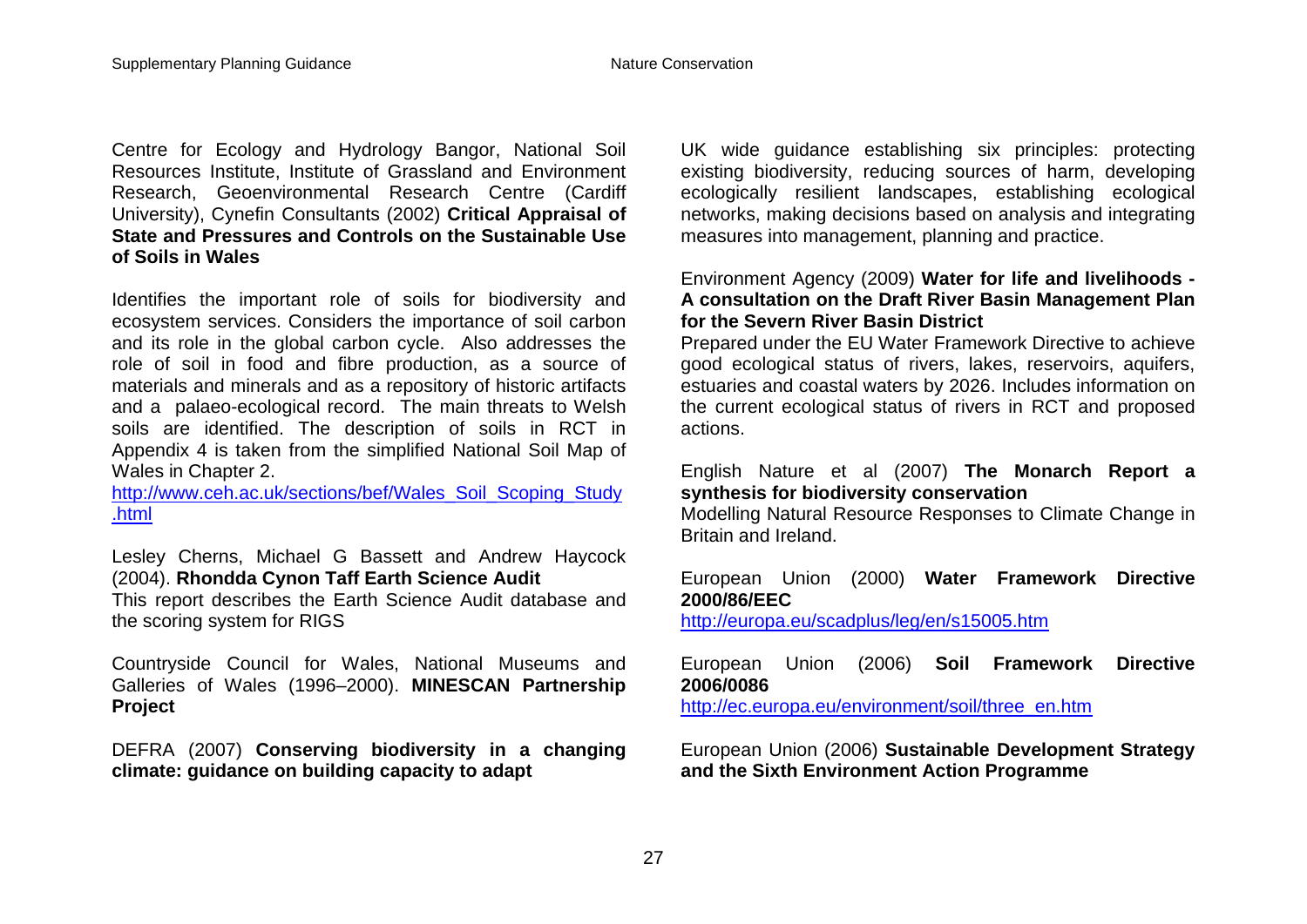http://ec.europa.eu/sustainable/docs/renewed\_eu\_sds\_en.pdf

#### European Commission (2006) **Halting the Loss of Biodiversity by 2010 and Beyond- Sustaining Ecosystem Services for Human Well–being**

http://eur-

#### lex.europa.eu/LexUriServ/LexUriServ.do?uri=COM:2006:0216 :FIN:EN:DOC

This Communication from the Commission highlights two particular threats to EU biodiversity. "First, that of illconsidered land use and development. Member States have particular responsibility, through improved planning, to reconcile land use and development needs with the conservation of biodiversity and maintenance of ecosystem services. Second, the increasing impact of climate change on biodiversity. This reinforces the imperative for effective action on greenhouse gas emissions beyond the Kyoto Protocol targets. We must also support biodiversity adaptation to climate change, while ensuring that climate change adaptation and mitigation measures are not themselves harmful to biodiversity."

#### Glamorgan Biodiversity Advisory Group/Greater Gwent Biodiversity Action Group (2007) **Think Wildlife Think Protected Species**

http://www.biodiversitywales.org.uk/content/uploads/document s/Guidance%20Legislation/Think%20Wildlife%20final%20v2% 20Feb%2007.doc

HMSO (1992). **The Habitats Directive 92/43/EEC on the conservation of natural habitats and of wild fauna and flora.**

#### HMSO (1994). **The Conservation (Natural Habitats, etc.) Regulations**

European protected species listed in Schedules 2 and 4 can be viewed at

www.opsi.gov.uk/si/si1994/uksi\_19942716\_en\_8.htm#sdiv 2, and

www.opsi.gov.uk/si/si1994/uksi\_19942716\_en\_10.htm#sdi v4.

#### HMSO (1981). **Wildlife and Countryside Act 1981** (as amended)

Schedules 1 (birds), 5 (animals) and 8 (plants) list the species protected under the Wildlife and Countryside Act 1981, as amended by the Countryside and Rights of Way Act 2000. The up to date list can viewed at www.naturenet.net/law/wcagen.html#intro. There is no 'official' site, although the Statutory Instruments can be viewed on the HMSO website (www.opsi.gov.uk).

#### HMSO (2000) **Countryside and Rights of Way Act 2000 (CROW)** (as amended)

#### HMSO (2006) **Natural Environment and Rural Communities Act 2006**

S.42 of the NERC Act (2005?) (formerly s 74 of CROW) requires the Welsh Assembly Government to published a list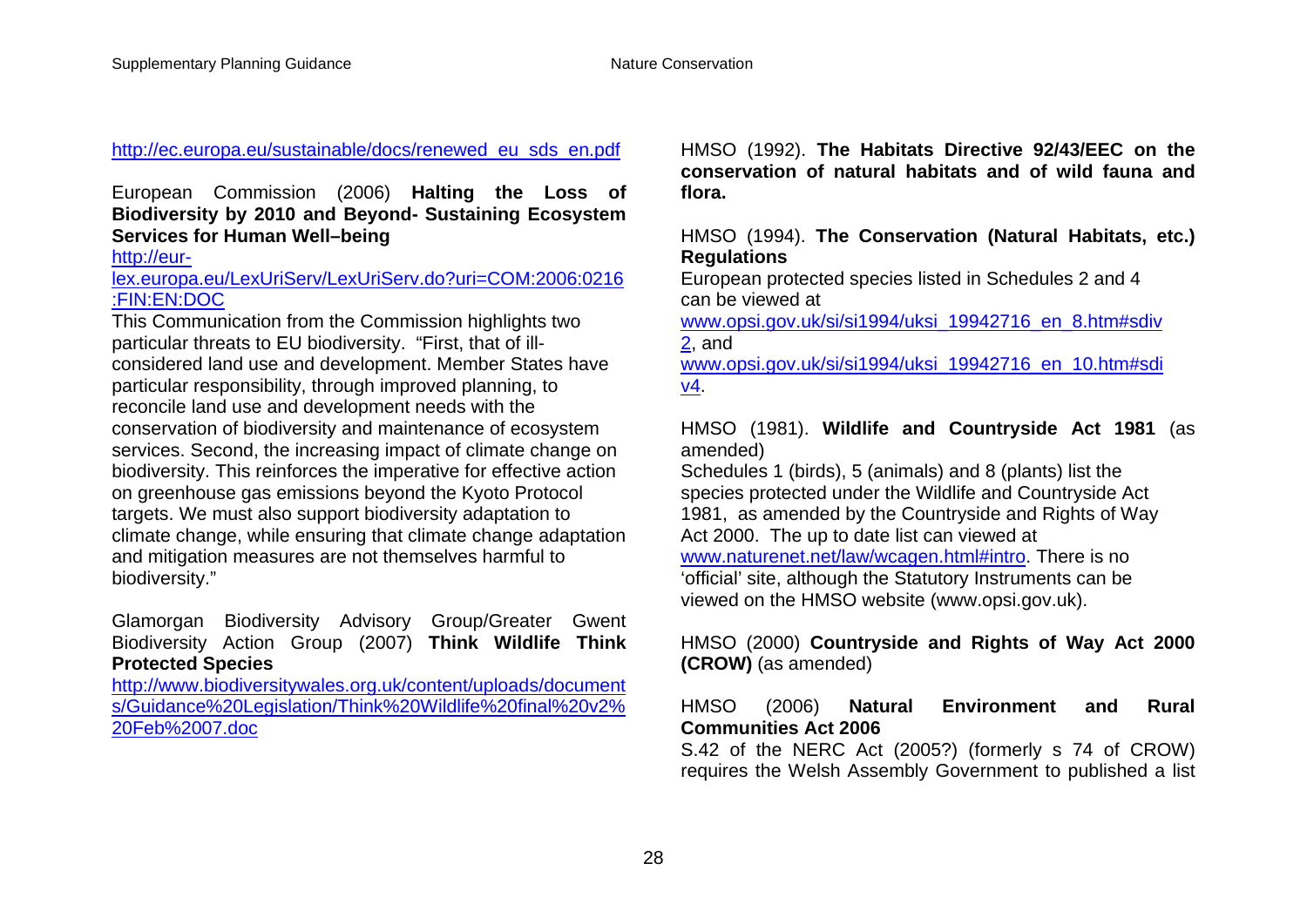of habitats and species of principal importance in Wales. S. 40 establishes the biodiversity duty for public bodies.

HMSO (1949) **National Parks and Access to the Countryside Act 1949**

HMSO (1990) **Town and Country Planning Act 1990** Provides for the statutory protection of trees of amenity value.

HMSO (1992), **Protection of Badgers Act 1992**, HMSO, London

Provides protection for badgers and their setts.

HMSO (1997), **Hedgerow Regulations. Statutory Instrument 1997 no.1160**

HMSO (1967) **Forestry Act 1967** (as amended) Requires a felling licence for certain works to trees:

#### Liz Howe (May 2007) **Advisory Targets for Habitat Creation in Rhondda Cynon Taf Consultation Draft**

The Countryside Council Wales has set minimum targets for habitat creation across Wales, for the Wales Biodiversity Partnership.

Institute for Ecology and Environmental Management **Guidelines for survey methodology**

Joint Nature Conservation Committee (2003) **Handbook for Phase 1 Habitat Survey**

DL Jones and G Jones (2008) **A strategic conservation assessment of heathland and associated habitats on the coal spoils of South Wales. Phase II Assessment of environmental parameters**. Countryside Council for Wales CCW Science Report no 824.

P.S. Jones, D.P Stevens, T.H. Blackstock, C.R. Burrows & E. A. Howe (eds) (2003). **Priority Habitats of Wales – a technical guide** Countryside Council for Wales.

J Latham, TH Blackstock and EA Howe (2007) **Ecological Connectivity in Wales: planning action to help terrestrial biodiversity respond to habitat fragmentation and climate change** Countryside Council for Wales (staff science report no 08/7/1)

The Wales maps in this report highlight the importance of the Coalfield Valleys for the extent of semi-natural habitat and the diversity of semi-natural habitat/ Shannon Index.

Monmouthshire CC **UDP Inspectors report**

Sites which meet the criteria for designation as a protected site, it will be treated as if the site was so designated.

Mike Oxford et al (2000) **Developing Naturally** Association of Local Government Ecologists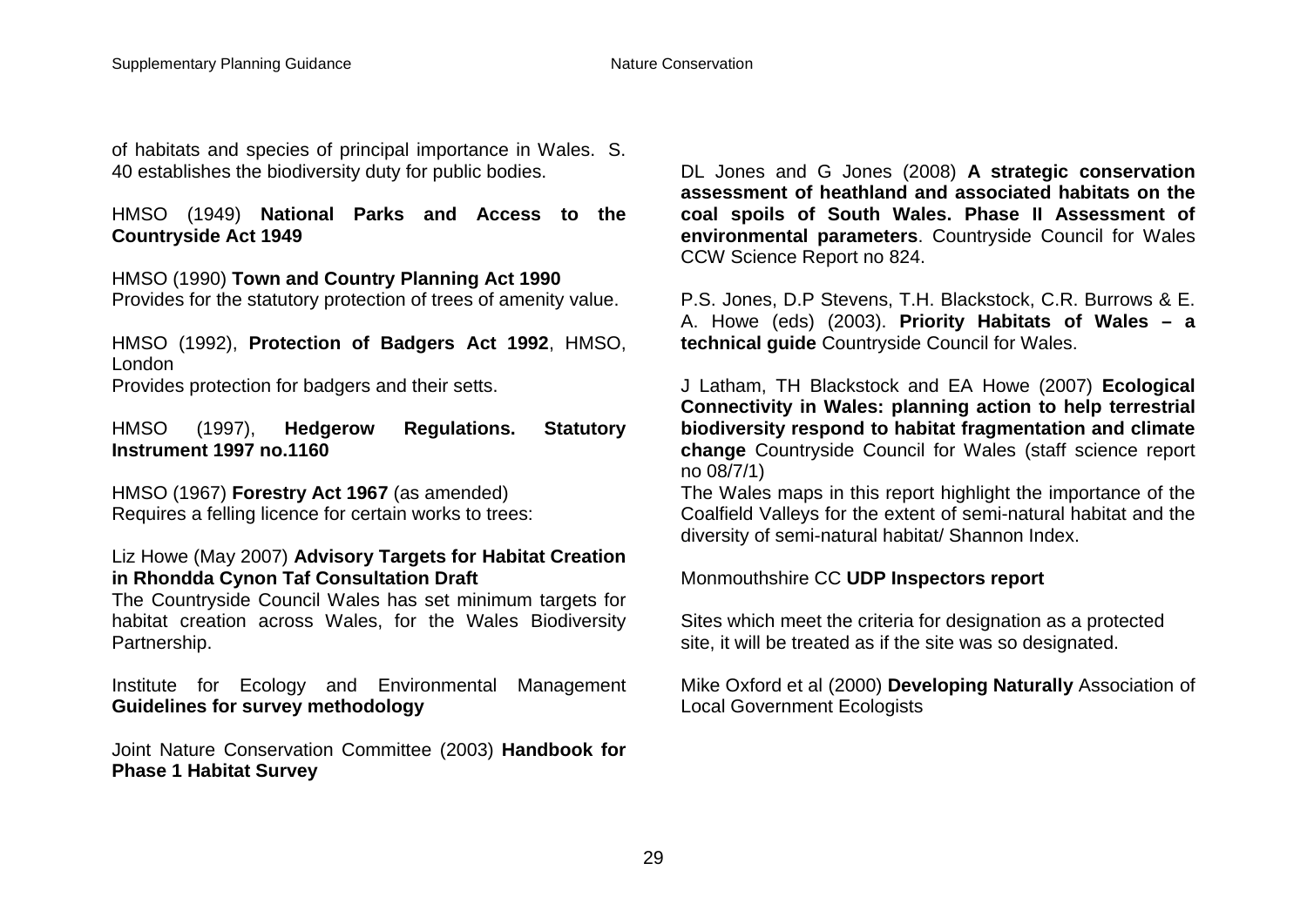#### Rhondda Cynon Taf County Borough Council (2008) **Action for Nature: the Local Biodiversity Action Plan for Rhondda Cynon Taf Part One**

Adopted by the Council July 2009

Action for Nature; the Local Biodiversity Action Plan (LBAP) for Rhondda Cynon Taf sets out a programme of action for a range of partners to conserve and enhance the biodiversity of Rhondda Cynon Taf. The LBAP lists the habitats and species of particular importance in Rhondda Cynon Taf. It was adopted as supplementary planning guidance to the Structure and Local Plans for the Rhondda Cynon Taf area, in October 2000. This was renewed in 2009, pending the adoption of the Local Development Plan. Part Two provides the detailed habitat and species action plans and is available via www.ukbap-reporting.org.uk

Rhondda Cynon Taf County Borough Council, (2008) **Deposit Draft Local Development Plan 2006 – 2021**

Rhondda Cynon Taf County Borough Council (2007) **Draft Cynon Valley River Park Strategy**

Rhondda Cynon Taf County Borough Council (2008) **Natural Environment Topic Paper**

Rhondda Cynon Taff CBC, Welsh Development Agency, Chris Blanford Associates (1997) **Landscapes Working for Wales: Draft Landscape Strategy for Rhondda Cynon Taf** This document combines earlier studies undertaken by consultants for the WDA and the local authorities for

Rhondda, Cynon and Taff Ely, prior to local government reorganisation in 1996. Volume 4, appendix D4 Ecological Appraisal and Annex 2 (confidential) lists proposed SINCs sites used to inform the Local Plans prepared in the 1990s and subsequently adopted by RCT.

RTPI Environmental Planning & Protection Network **E-Bulletin,18.04.08**

The development of an on-line biodiversity planning tool in association with the Planning Portal.

David Tyldesley (1999) **Planning for Biodiversity** Royal Town Planning Institute.

United Nations (1993) **Convention on Biological Diversity** International Treaty to halt biodiversity loss by 2010.

UK Climate Impacts Programme (2009) **A changing climate for business- business planning for the impacts of climate change**

Wales Biodiversity Partnership (February 2008) **Wildlife Sites Guidance Wales: A guide to developing local wildlife sites in Wales**,

These guidelines were endorsed by the Minister for Planning, Sustainability and Housing in February 2008.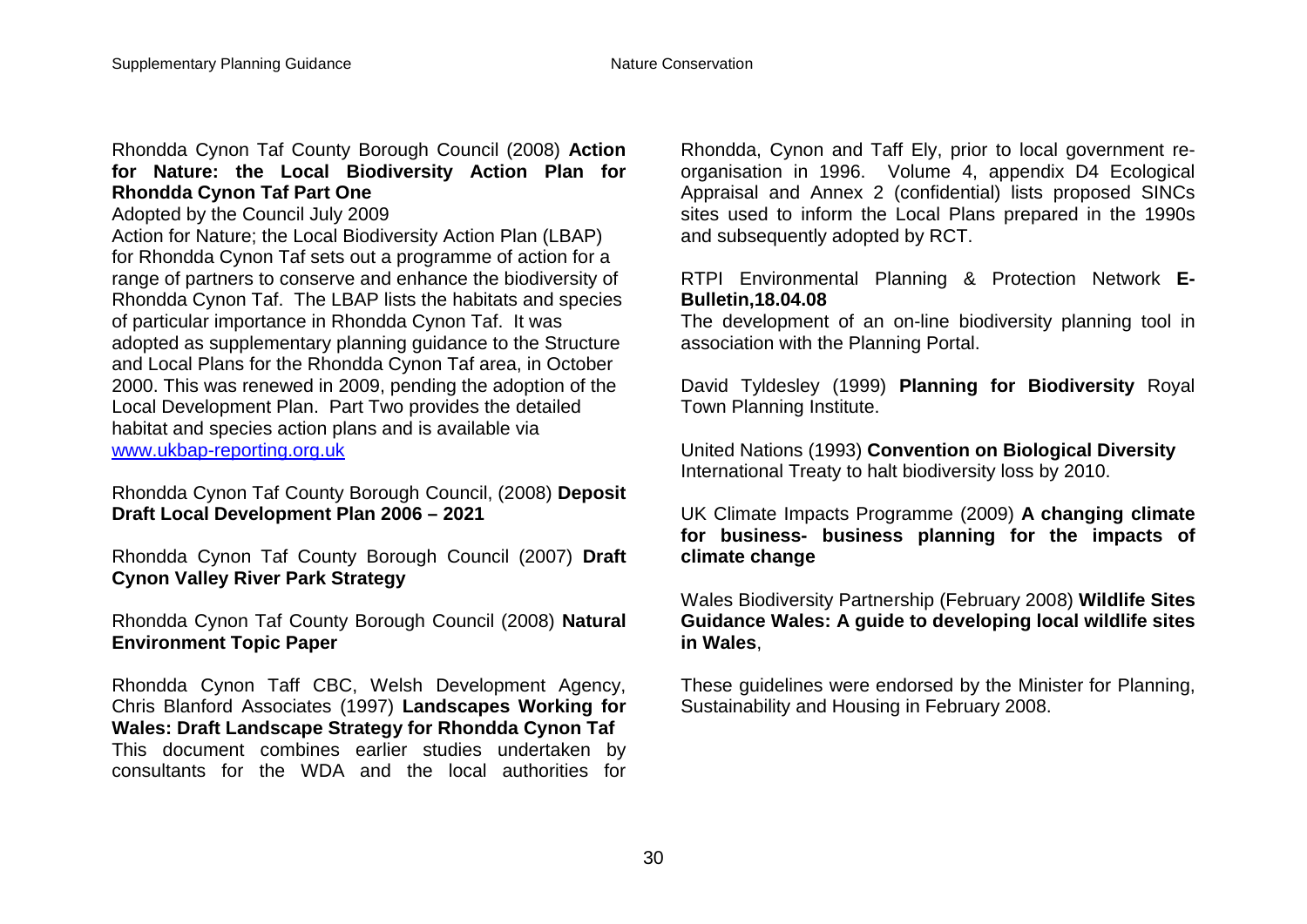National Assembly for Wales Circular 23/2001- **New Guidance for Local Planning Authorities on European Protected Species and Changes in Licensing Procedures**

Welsh Assembly Government (2008) **The Welsh Soils Action Plan (consultation document)**

The draft Plan describes how the planning system should consider the soil resource in Wales and contains a number of actions with regard to planning and ecosystem services. These include scrutiny of LDPs, the retention of Agricultural Land Classification, capturing data on soil loss to development, quantifying area and impact upon loss of function, a revision to the British Standard for Topsoil (BS3882) and revisions to relevant Technical Advice Notes (TANs). Research and targeted management to protect carbon rich soils, enhance flood risk management and track pollution are also proposed.

Welsh Assembly Government letter dated 18<sup>th</sup> February 2008 to Chief Planning Officers **re Conservation (Natural Habitats &c) Regulations 1994 ref CL-01-08** 

Welsh Assembly Government (2002), **Planning Policy Wales**

Welsh Assembly Government (2008) **People, Places, Futures - The Wales Spatial Plan 2008 Update**

Welsh Assembly Government Special Planning Unit (Jan 2008) **South East Wales: Developing the Networked Environmental Region, draft consultants brief**

Welsh Assembly Government (2008) **Design (consultation draft)**

Welsh Assembly Government (2008) **Climate Change (consultation draft)**

Welsh Office (1996), **Nature Conservation and Planning: Technical Advice Note (Wales) 5**

Welsh Assembly Government **The Environmental Impact Assessment (Agriculture) (Wales) Regulations 2007**

The Wales Assembly Government Department of Rural Affairs is responsible for the implementation of these regulations which cover the conversion of uncultivated land or seminatural areas to intensive use and the large-scale restructuring of rural land holdings.

http://www.opsi.gov.uk/legislation/wales/wsi2007/wsi\_200729 33\_en\_1

Welsh Assembly Government (2009). **Nature Conservation and Planning; Technical Advice Note (Wales) 5.** 

Welsh Assembly Government (2009) **Climate change strategy - High level policy statement consultation**

Welsh Assembly Government (2009) **Climate change action plan consultation**

Welsh Assembly Government (2009) **TAN12 Design**